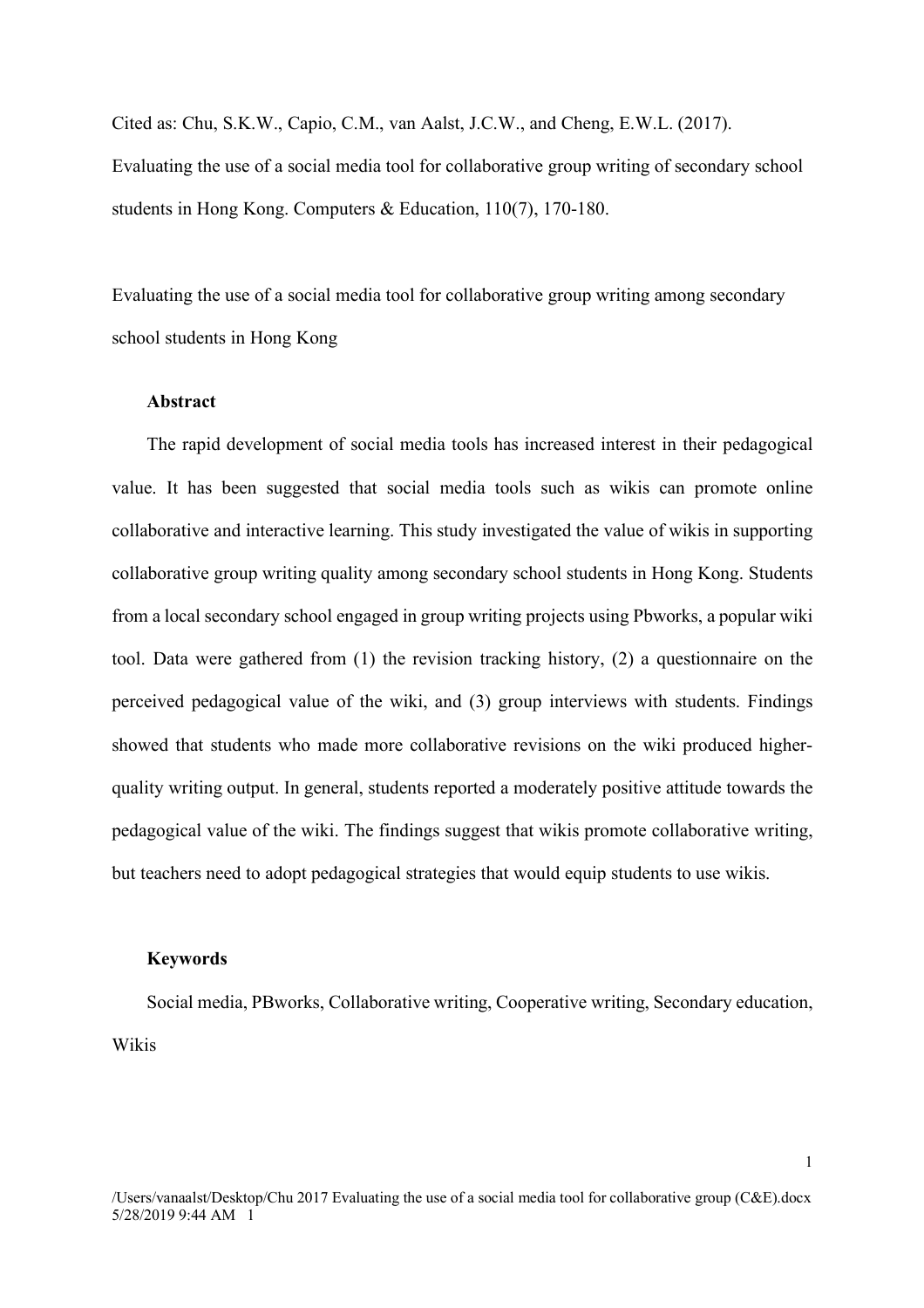## **1. Introduction**

There has been an upsurge in the use of social media tools for education purposes because they are believed to be user-friendly and convenient, and to promote online collaborative and interactive types of learning (Chu, 2008; Doering, Beach & O'Brien, 2007). These tools include blogs, wikis and RSS feeds (Alexander, 2006), which enable the sharing of articles, images, audio, and video (Hazari, North & Moreland, 2009). Moreover, they require relatively little technological knowledge to be used effectively (Désilets, Paquet & Vinson, 2005). Based on these desirable features, Barbara and Kerry (1994) predicted that technology would be a powerful tool to facilitate students' collaborative learning.

Cole (2009) identified wikis as appropriate and effective tools for collaborative content sharing and editing. Besides being content management systems, they also enable a group of users to share knowledge and encourage individuals to communicate, collaborate and interact via technology. The potential value of wikis can be summarized in three points. First, wikis facilitate students' expression of their views through a web platform and group discussions (Hazari et al., 2009). Second, students have more opportunities to be actively involved in group work, thus potentially improving their reading, writing, reflection, and collaborative learning skills (Leight, 2008). Third, wikis provide a flexible environment for teachers to cater to students with various learning preferences (Cole, 2009). It is through such processes that users may benefit from the development of collective or group intelligence (Doering et al., 2007; Hazari et al., 2009).

Central to the effectiveness of wikis is their potential to facilitate collaboration rather than cooperation. Collaboration involves the mutual engagement of participants in a well-integrated process of problem solving (Roschelle & Teasley, 1995), whereas cooperation occurs when tasks are divided up amongst a number of participants who perform them individually (Henri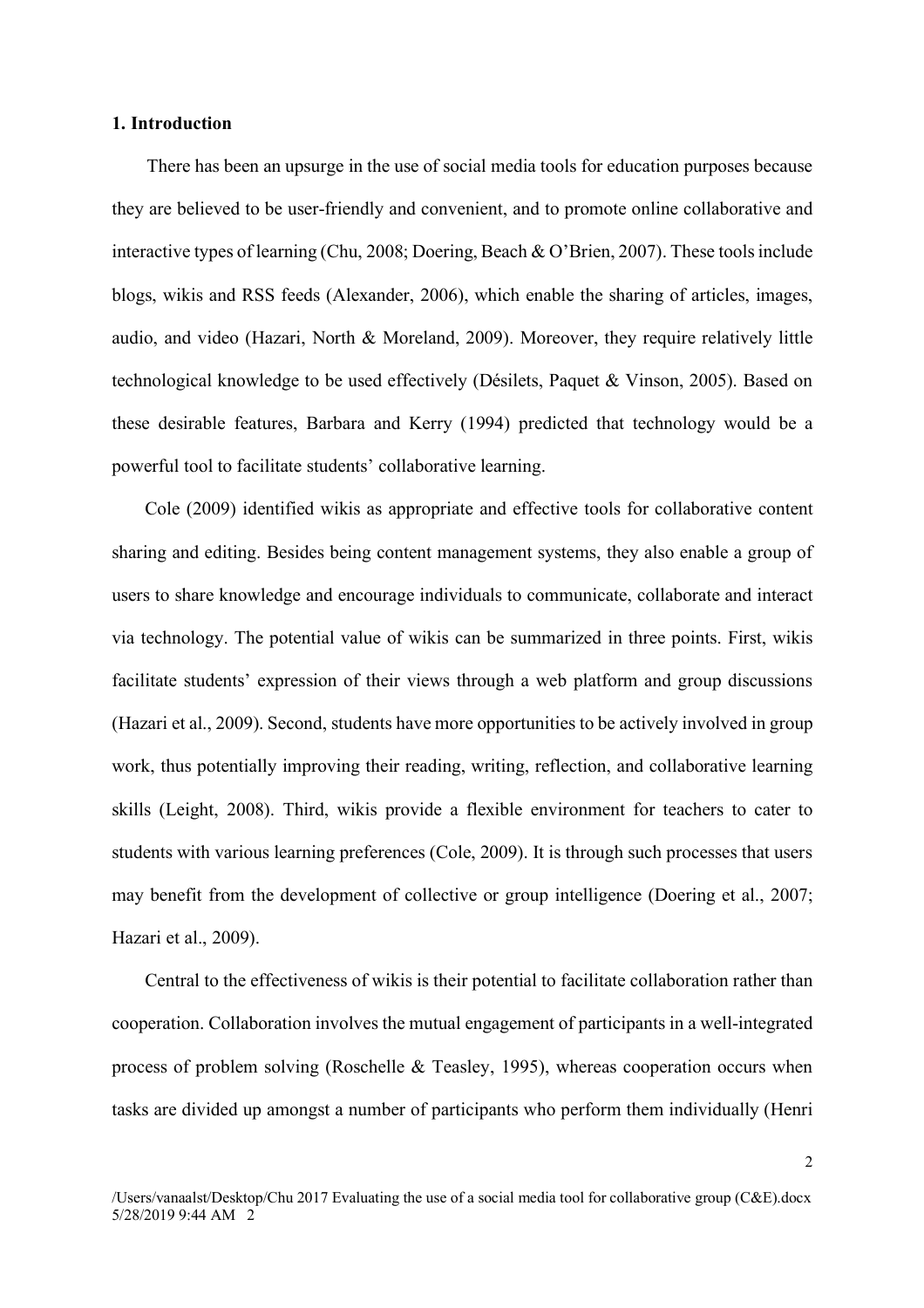& Rigault, 1996). Previous research has shown that students who work in groups perform better in writing than students who work individually, and that collaboration can improve the writing quality of students (Storch, 2005). Therefore, in the field of education, wikis are believed to help students complete collaborative projects and track their work progress, and enable teachers to monitor individual contributions to group work (Mak & Coniam, 2008).

Despite the positive indications, definitive evidence that collaboration in wiki environments contributes to improved writing output has yet to be established. Empirical support for the effectiveness of wikis has been provided by studies showing that wikis promote collaboration (e.g. Chu, 2008; Naismith, Lee & Pilkington, 2011; Chu, Siu, Liang, Capio & Wu, 2012; Du, Chu, Chan & He, 2016) and receive positive evaluations from students and teachers (e.g. Hazari et al., 2009; Woo, Chu, Ho & Li, 2011). However, an extensive review by Stoddart, Chan and Liu (2016) showed that the effectiveness of wikis depends on multiple factors, many of which have as of yet not been studied in detail. One question that has yet to be examined is whether collaboration is related to the quality of group writing on a wiki platform. Therefore, this present research investigates whether a direct positive association exists between the extent of collaboration and the quality of group writing on wiki.

# *1.1. Wiki as a learning tool*

Social media tools are user-centered and support communication, information sharing, and collaboration. These tools allow online interactive exchange (Richardson, 2009) and promote media convergence, thereby encouraging individuals to build collectively on each other's intelligence (Doering et al., 2007). Social media enable knowledge to be "decentralized, accessible, and co-constructed by and among a broad base of users" (Greenhow, Robelia & Hughes, 2009, p. 247).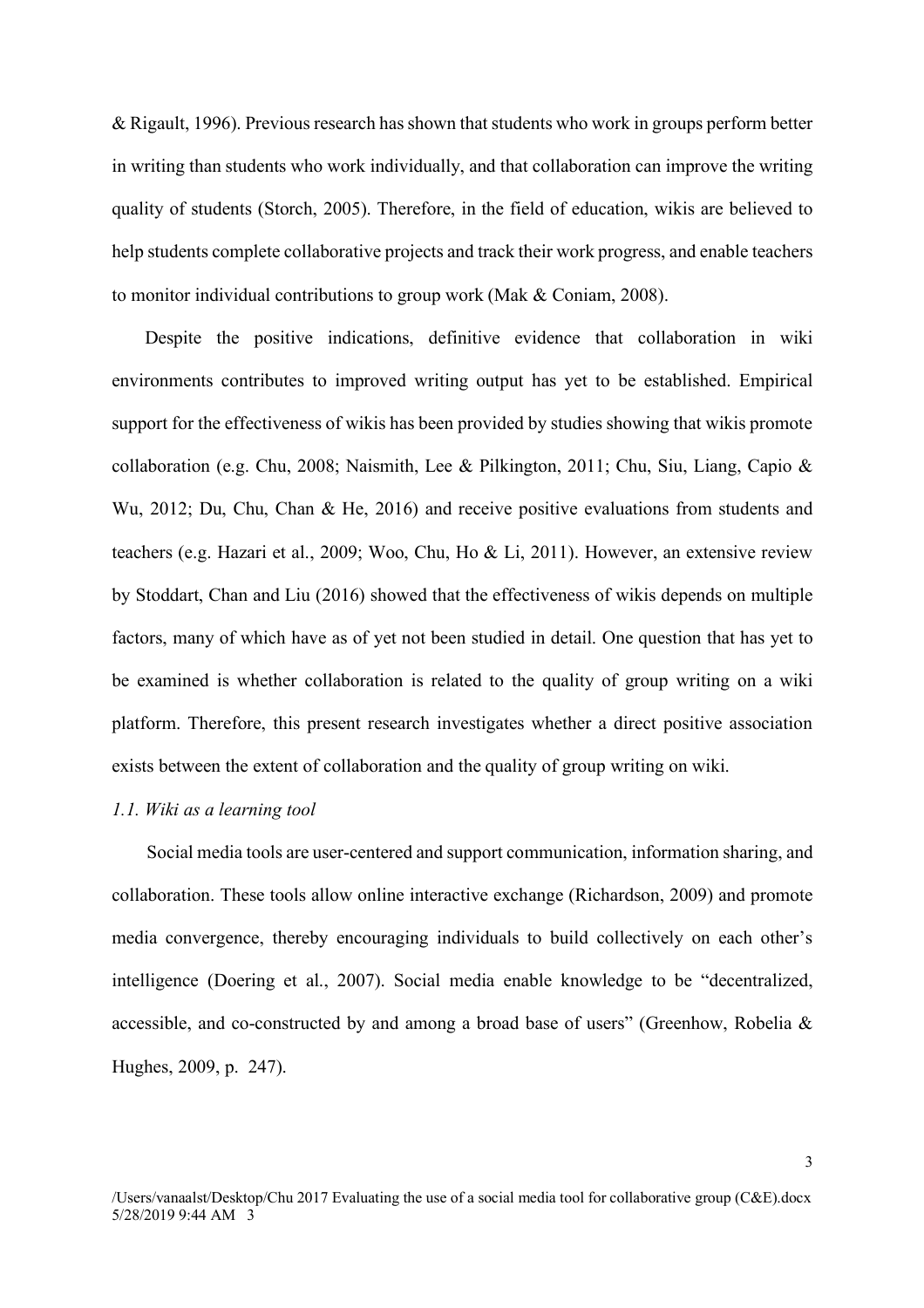Popular social media tools include blogs, wikis, RSS feeds, social bookmarking, and Podcasts (Parmeswaran & Whinston, 2007; Richardson, 2009). The popularity of these social media tools depends on the extent to which they facilitate information sharing, and on their connectivity with other programs (e.g. word processors, video and/or image programs, etc.). As noted by Hazari et al. (2009, p. 188), "the underlying tenet of all these tools is the social networking aspect where a community of users is involved in a common goal." Wikis in particular allow users to create a hypertext and revise it by adding, deleting, or changing any part of it whenever and wherever they are as long as there is an Internet connection for digital devices (Cress & Kimmerle, 2008). They have been used for teaching at various levels of education, including primary and secondary schools, colleges and universities (e.g. Konieczny, 2007; Mak & Coniam, 2008; Naismith et al., 2011; Parker & Chao, 2007; Raman, Ryan & Olfman, 2005). Wikis are considered to be platforms where students may undertake their group work, and where learning is scaffolded by real-time posting of assignments, tracking work-inprogress, discussing and debating (Davis & Miyake 2004; Hazari et al., 2009; Jenkins, 2006). As such, wikis are considered appropriate for inquiry-based learning and the co-construction of knowledge (Yukawa, 2006).

Woo et al. (2011) studied the effectiveness of wikis based on three affordance categories: educational, social, and technological (Kirschner, Strijbos, Kreijns & Beers, 2004). The researchers found that wikis' key affordance was mainly social in that it provided an online platform for collaborative problem solving and peer critiquing. Woo et al. (2011) suggested that the potential benefits of using wikis include: (1) reduction of students' cognitive loads through the provision of functions such as spell checks; (2) creation of a pool of ideas by different students, thereby reducing their need for information search; (3) production of more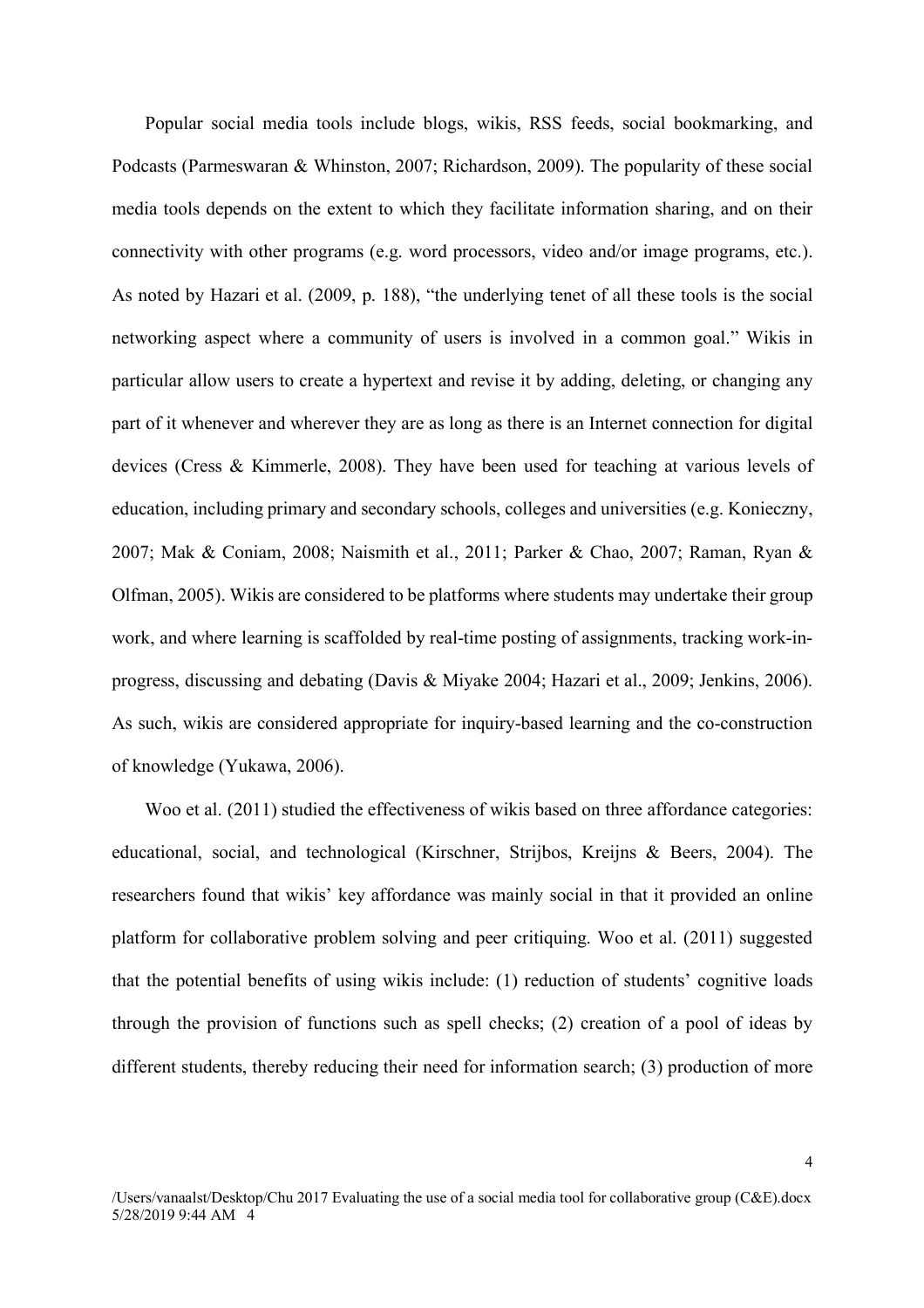online written content that facilitates participation in discussion; and (4) facilitation of positive peer feedback inducing students' self-corrections.

## *1.2. Collaboration and cooperation*

Collaboration is widely recognized as an effective means of promoting student learning (e.g. Judd, Kennedy & Cropper, 2010; Kolloffel, Eysink & De Jong, 2011). In this respect, the wiki is a virtual application that supports joint knowledge construction, as has been shown in empirical studies of collaborative writing activity (e.g. Trentin, 2009; Woo et al., 2011). However, the extent to which collaboration occurs has yet to be clarified. Engstrom and Jewett (2005) highlighted the pedagogical values of using wikis in classrooms and claimed that the collaborative nature of wikis has enabled students to perform better than have more orthodox ways of teaching and learning.

Group learning activities are usually clustered into two major types – "cooperation" and "collaboration" – whereby groups are composed of members who work for a specific task (Henri & Rigault, 1996). "Collaboration" refers to "a coordinated, synchronous activity that is the result of a continued attempt to construct and to maintain a shared conception of a problem" (Roschelle & Teasley, 1995, p. 70), while "cooperation" refers to "the division of work among individuals, with each and every participant being responsible for a particular part of the problem solving" (Naismith et al., 2011, p. 229).

Paulus (2005) highlighted three important aspects of collaborative writing. First, there is mutual respect for members' contributions. To achieve a common goal, members contribute their talents, life experiences, and perspectives equally and collectively, and these contributions are evaluated by peers. Second, group work is conducted through effective negotiation (Hathorn & Ingram, 2002). Even if group members respect one another's contributions, agreements cannot be reached without the process of negotiation (Dillenbourg, Baker, Blaye,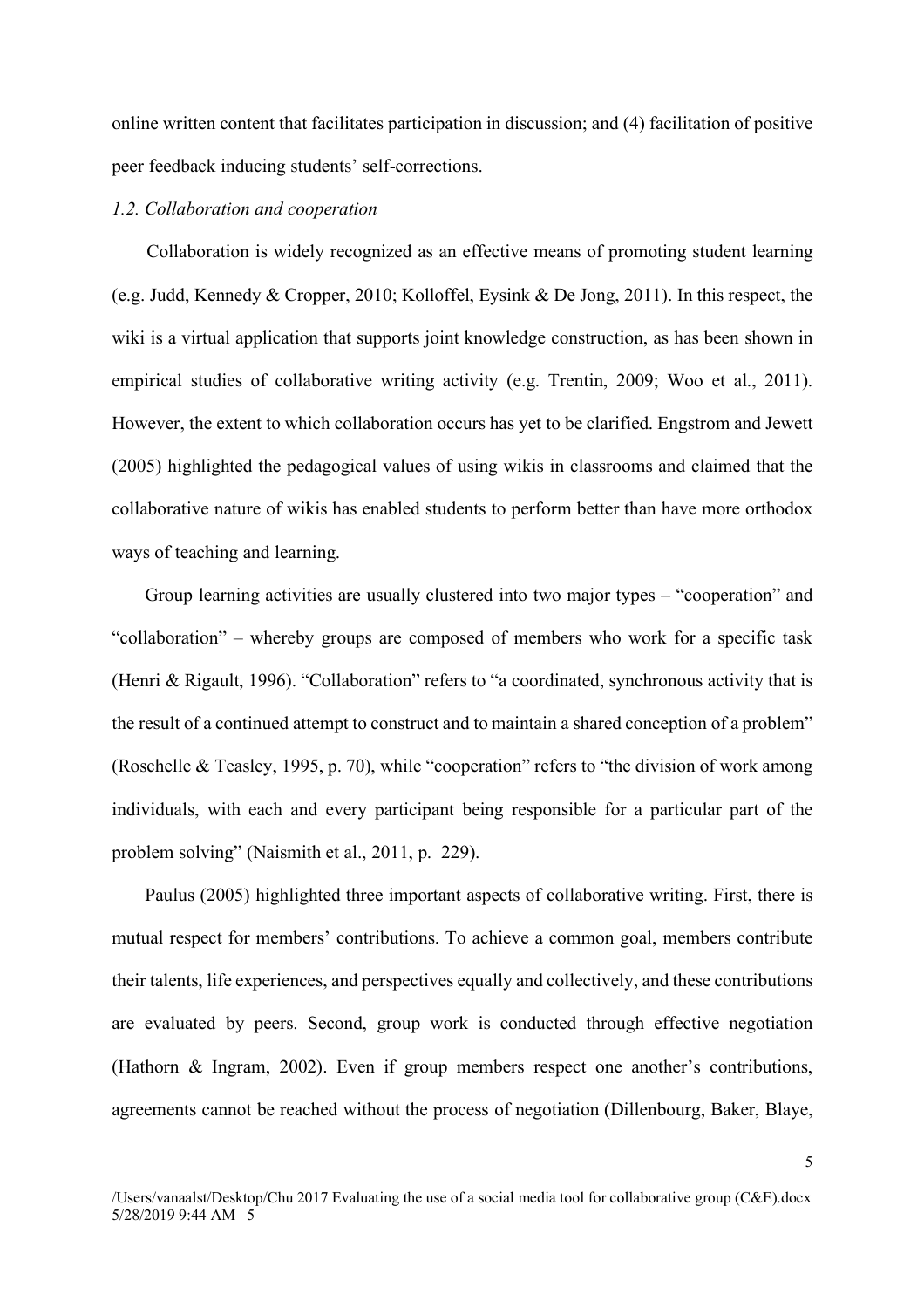& O'Malley, 1996). Dillenbourg et al., 1996). Third, collaborative performance is enhanced through cycles of exploratory talks (Curtis & Lawson, 2001; Johnson & Johnson, 1996). According to Arvaja, Salovaara, Häkkinen and Sanna (2007), critical information is built through frequent talks that accumulate the outcomes of challenges, counter-challenges, and explanations with justifications and alternative hypotheses.

Collaboration appears to be valuable in facilitating student learning with the use of webbased technologies such as the wiki. A wiki setting creates an opportunity for students to engage in interactive activities, such as sharing and presenting ideas, joining in dialogues, monitoring the learning process, and making decisions (Hazari et al., 2009). However, researchers have suggested that real collaborative writing cannot be easily facilitated (Curtis & Lawson, 2001). The concept of collaboration itself needs to be sufficiently understood, and students need to be equipped with the skills and support to manage the technology and actualize its potential benefits (Stoddart et al., 2016). Therefore, in evaluating the use of wiki for collaborative writing, it is crucial to examine indicators of collaborative behavior and to look into whether students actually engage in meaningful dialogue within a context of mutual respect (Curtis & Lawson, 2001).

## *1.3. Study objectives*

This current study explored the pedagogical value of wikis by adopting a combined qualitative and quantitative approach in examining indicators of collaborative writing. The study objective was to investigate the direct relationship of collaborative activities to the quality of a group writing output on wiki. We measured the extent to which students engaged in collaborative group writing in a wiki project, and whether this collaboration was associated with positive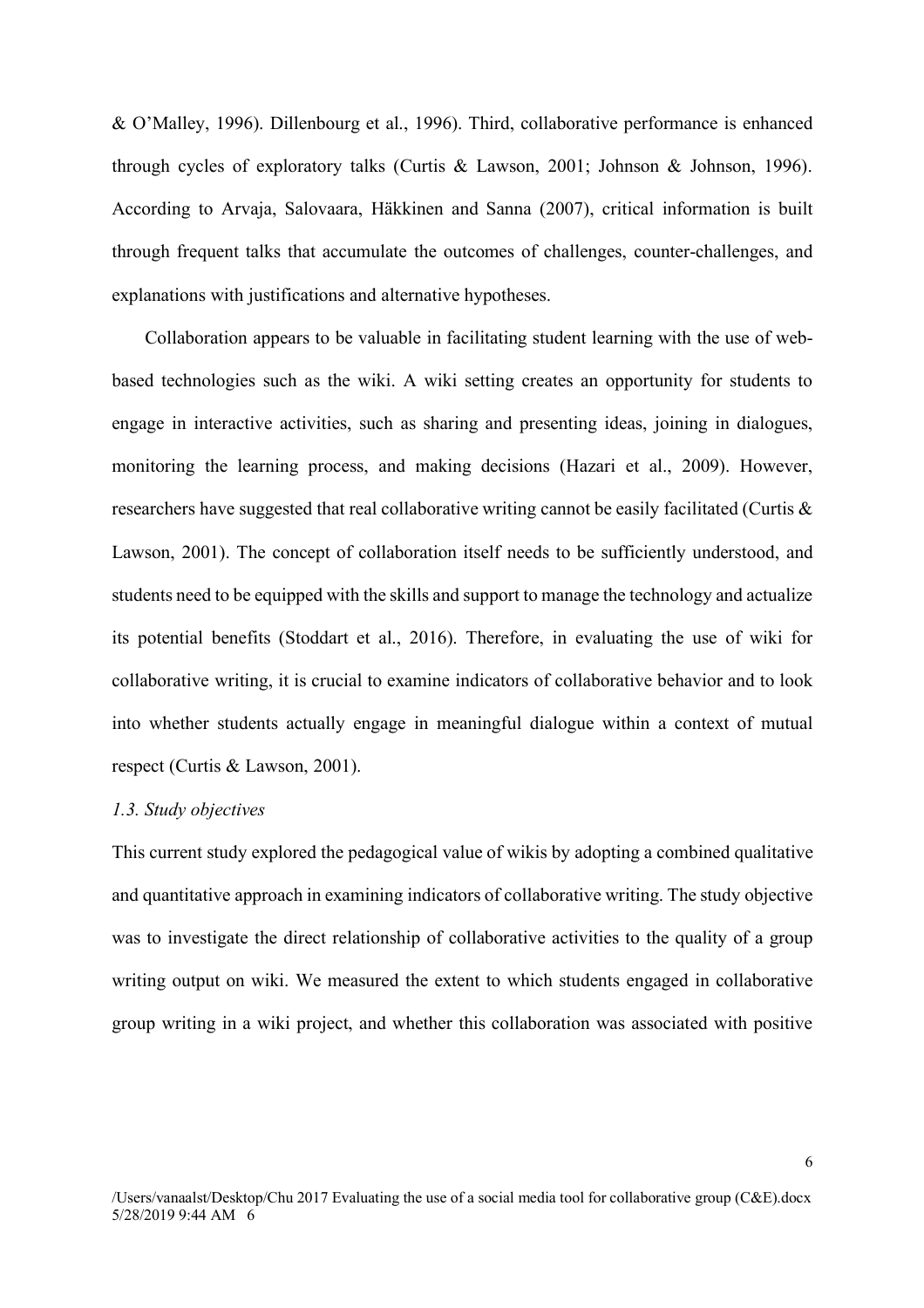learning outcomes. This research is situated in the context of Form 1 and 3<sup>1</sup> secondary school students, who engaged in group projects that utilized wiki technology (i.e. PBworks).

### **2. Research methods**

Both qualitative and quantitative data were collected because such a mixed-method approach facilitates meaningful interpretations through triangulation (Creswell, 2003).

## *2.1. Participants*

A total of 219 Hong Kong secondary school students from 6 classes (3 Form-1 classes; 3 Form-3 classes<sup>2</sup>) participated in this research in the academic year 2013-2014. Of these students, 108 were Form 1 students and 111 were Form 3 students. All participants responded to the questionnaire, while a subgroup  $(n = 118)$  participated in the group interviews.

# *2.2. Procedure*

The classes participated in a five-month group project aimed at improving students' understanding of Hong Kong society through Liberal Studies (LS), one of the four core subjects<sup>3</sup> in Hong Kong secondary schools. Working in groups of 4 or 5, students chose a particular topic about Hong Kong society, gathered relevant information, and wrote a detailed report. The project involved the use of a wiki named Pbworks, an online, text-based communication and learning platform where students can share files and information, exchange ideas and comments, thereby co-constructing their writing output. Before commencement of the group project, students were provided with a step-by-step video guide produced by the research team on how to use PBworks for collaborative group writing. Throughout the project, the teachers<sup>4</sup> supported the collaborative activities. Because our aim was to observe the

<sup>&</sup>lt;sup>1</sup> Form 1 and 3 correspond to Grades 7 and 9 in the K-12 education system.<br><sup>2</sup> Form-1 and Form-3 are equivalent to year 7 and 9 in the K-12 system.

<sup>&</sup>lt;sup>3</sup> Other core subjects include Chinese, English and Mathematics.

<sup>4</sup> Each class received instructions and advice on collaborative writing from their own, regular teacher.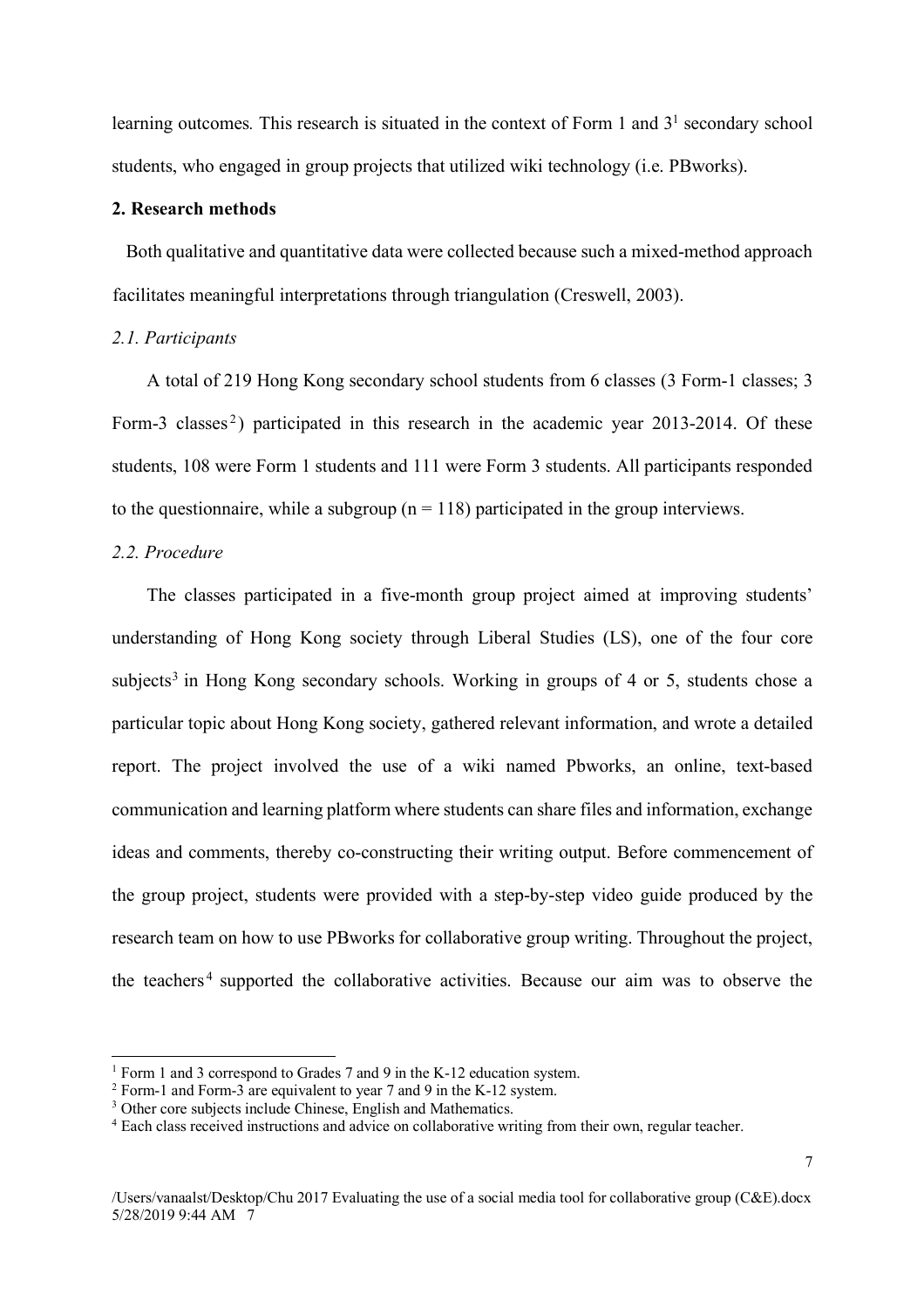naturally occurring number of collaborative activities on the Wiki, the teachers were not given any specific instructions other than to carry out their regular lesson plans.

## 2.3. *Measures*

## *2.3.1. Group writing quality*

The quality of the group writing projects was judged by the secondary school teachers based on a marking rubric consisting of seven areas: scope of study, research methods, data analysis, conclusion, feasible suggestions, visual presentation and oral presentation. The students were graded from 0 to 5 (0 being poor, 5 being excellent) in each area.

# *2.3.2. Collaboration and Cooperation*

In line with previous studies (e.g. Mak & Coniam, 2008; Woo et al., 2011), two independent raters counted the number of collaborative and cooperative types of revision based on the editing history of PBworks. The raters used an analytical framework based on the frameworks developed by Mak and Coniam (2008) and Cress and Kimmerle (2008) (see Table 1).

Mak and Coniam (2008) established four identifiers of group writing revisions: (1) adding ideas, (2) expanding ideas, (3) reorganizing ideas, and (4) correcting errors (e.g. spelling, grammar, and punctuation). These identifiers served to distinguish between different types of cooperative and collaborative behavior.

Furthermore, Cress and Kimmerle's (2008) systematic view of collaboration in wikis was used to distinguish between assimilation and accommodation types of collaboration. Cress and Kimmerle's (2008) view presents two dimensions of learning in wikis: social and cognitive. The social dimension distinguishes between internalization (i.e. transfer of information from the social environment to a students' cognitive system) and externalization (i.e. transfer of information from a students' cognitive system to the social environment). As internalization cannot be observed through PBworks, results of the current study concerned externalization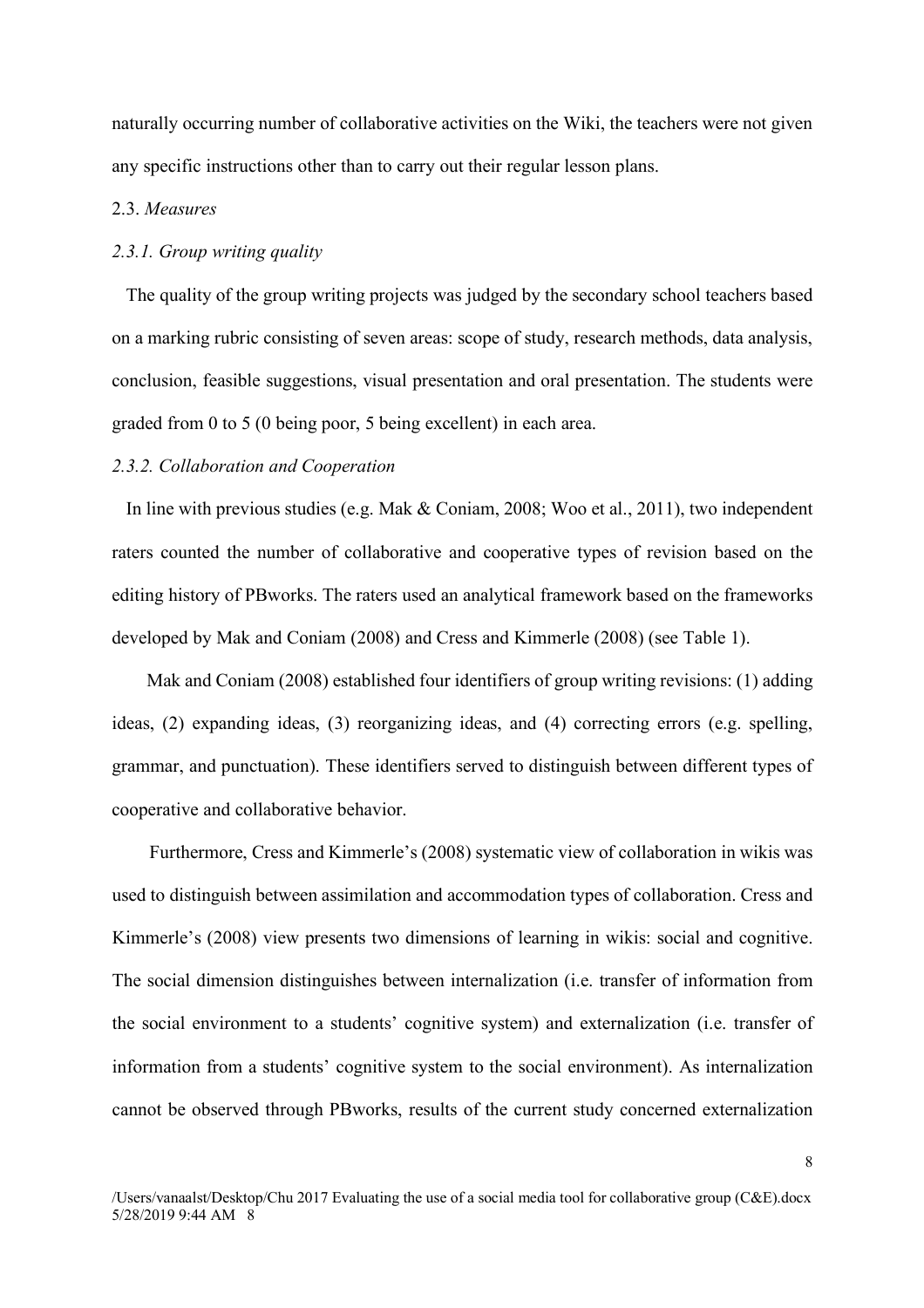exclusively. The cognitive dimension distinguishes between assimilation (i.e. integration of new knowledge into an existing structure of knowledge) and accommodation (i.e. making changes to the existing structure of knowledge).

Taken together, the frameworks of Mak and Coniam (2008), and Cress and Kimmerle (2008) allowed us to distinguish between 3 levels of group writing:

Level 1: Cooperation-type external assimilation.

At this level, students work together with clear division of work among members. They contribute to the PBworks with the portion of work assigned to them, and would not add their writings (i.e. ideas and insights) to other members' contents or modify other members' work. No cooperation-type behavior was rated as accommodation as no changes to the structure of other group members' input are made.

Level 2: Collaboration-type external assimilation.

At this level, students add their scripts to any part of the group project, but would not rewrite others' contents.

Level 3: Collaboration-type external accommodation.

At this level, students freely insert their text into any part of the project, and modify not only their own work but that of others as well. This level is what Cress and Kimmerle (2008) referred to as the emergence of new knowledge that is desirable in the web environment to sustain the quality of group writing.

#### **Table 1**  Eight types of revision

**Type of Revision Activity Type Learning Mode Activity Type Learning Mode** 1. Adding new ideas to self-content 2. Elaborating on self-existing ideas 3. Reorganizing self-existing ideas 4. Replacing and correcting self-existing ideas Cooperation Assimilation Assimilation Assimilation Assimilation Cooperation Cooperation Cooperation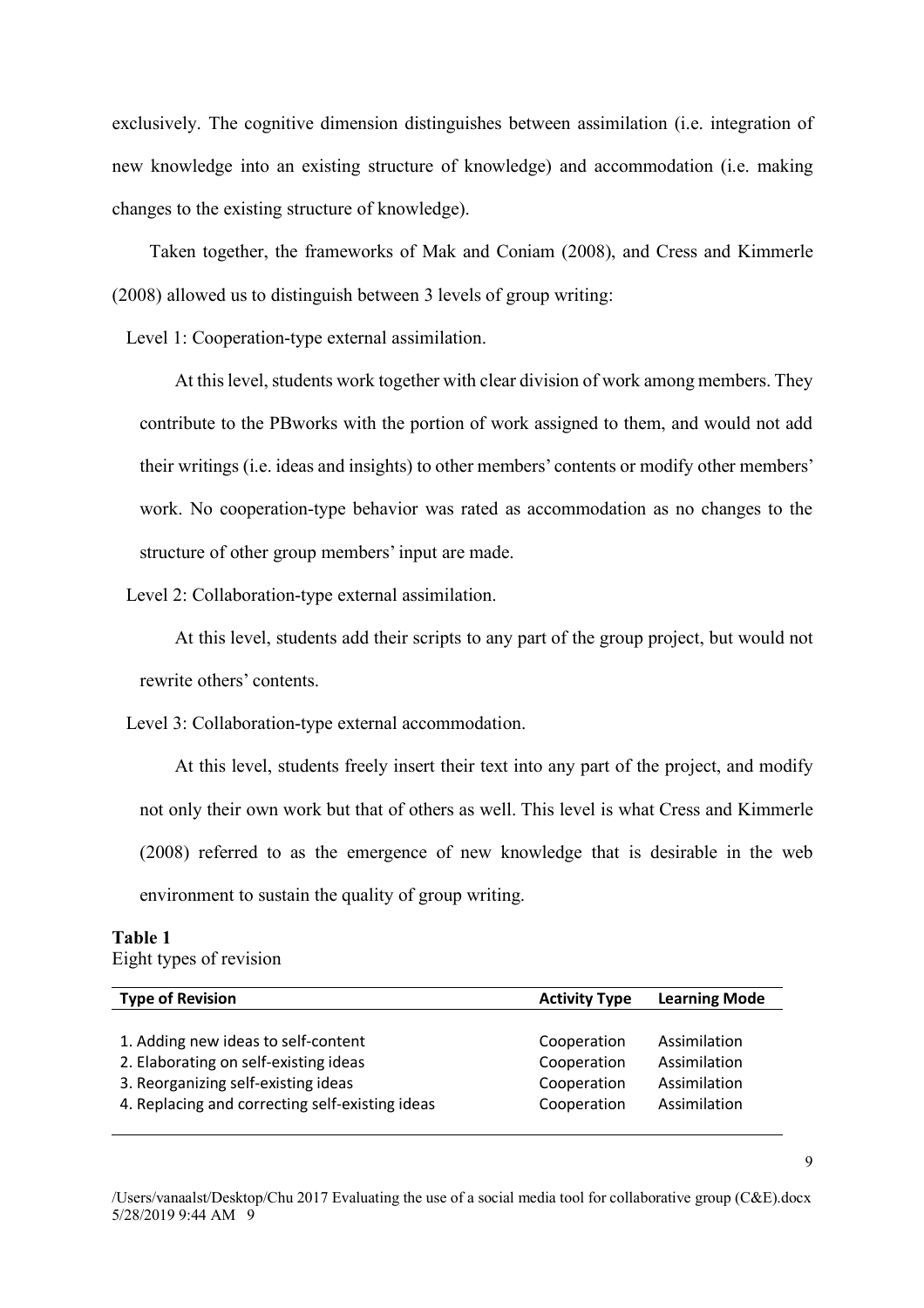| 5. Adding new ideas to contents of other group members    | Collaboration | Assimilation  |
|-----------------------------------------------------------|---------------|---------------|
| 6. Elaborating on existing ideas of other group members   | Collaboration | Accommodation |
| 7. Reorganizing existing ideas of other group members     | Collaboration | Accommodation |
| 8. Replacing and correcting existing ideas of other group | Collaboration | Accommodation |
| members                                                   |               |               |

### *2.3.3. Questionnaire: Perceptions of pedagogical value*

A questionnaire was used to examine students' perceptions of the pedagogical value of PBworks. Fifteen questions measured students' perceptions of the usefulness of PBworks according to five categories: (1) learning outcomes, (2) motivation, (3) group interaction, (4) ease of use of technology, and (5) knowledge management. Students gave ratings on a fivepoint Likert scale from "Strongly Disagree" (1) to "Strongly Agree" (5). The first four categories addressed factors believed to contribute to the pedagogical value of wikis (Hazari et al., 2009). The fifth category addressed the role of wikis in knowledge building (Bruns & Humphreys, 2005) because wikis are expected to facilitate knowledge management (Chu, 2008). The questionnaire was translated into Chinese by a native Cantonese-speaker who is also an English language instructor.

## *2.3.4. Group interviews.*

Group interviews (17 groups of Form 1 students and 15 groups of Form 3 students) were conducted, in which students were asked to voice their positive as well as negative experiences with PBworks. Students were asked the following main points of inquiry: (1) whether PBworks was useful or not for group projects, (2) whether they encountered any unpleasantness when using PBworks, and (3) whether they preferred using PBworks or other tools such as MS Word or Powerpoint. As suggested by Cavana et al. (2001), a probing process was developed whereby students were first asked a set of primary questions. Then, interviewers asked secondary questions by paraphrasing the salient points from the interviewees' answers to the primary questions. This process moved on until a summary of points had been drafted for each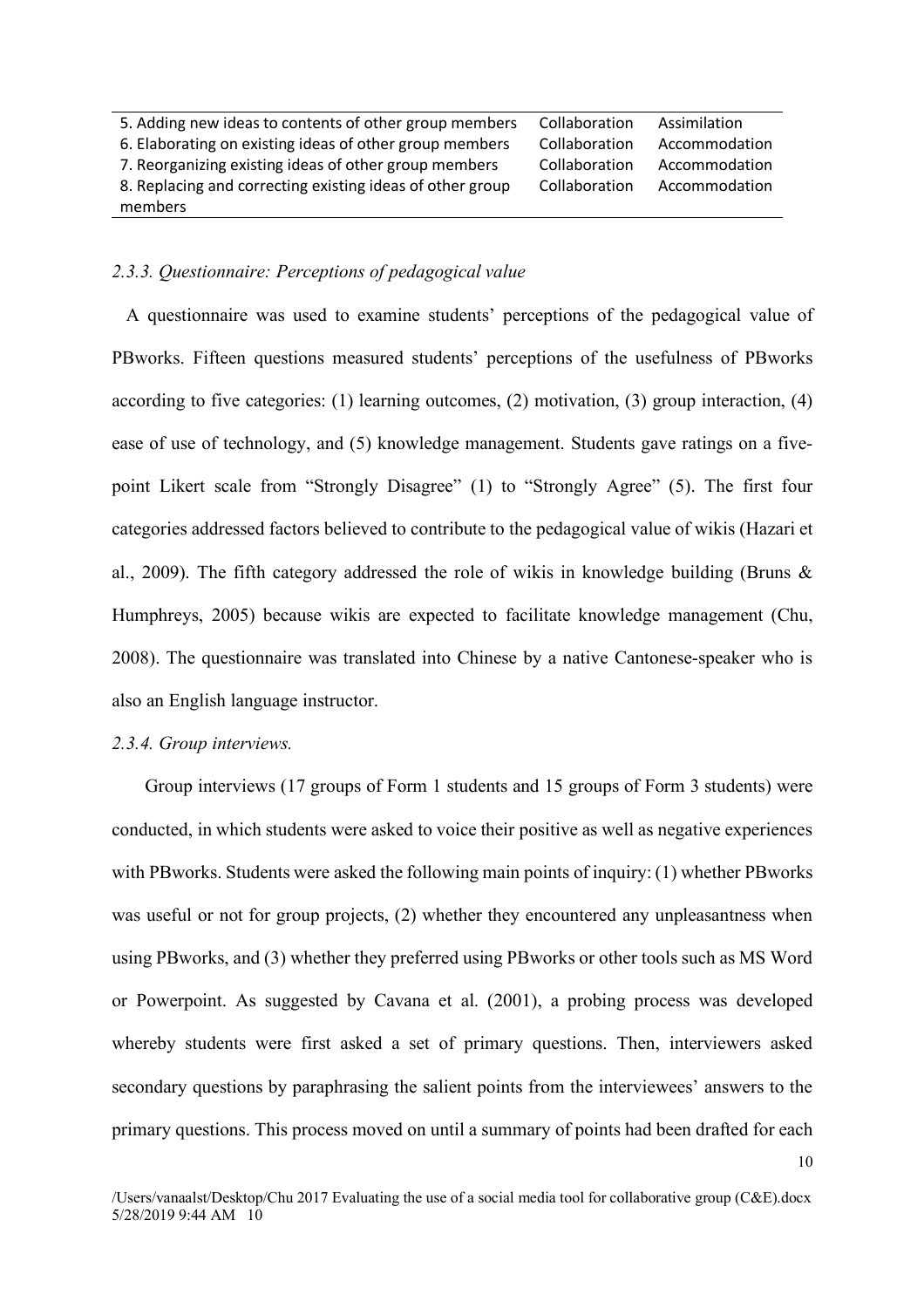primary question. How far the interview progressed for a particular question was dependent on whether the points were deemed sufficient to address the interview objective. Each group interview lasted approximately 20 minutes. Interviews were audio-recorded and then transcribed into text files. Based on the interview transcripts, two independent raters counted the total number of positive, negative and neutral responses. Here, the terms positive, neutral and negative refer to the expressed attitude towards PBworks rather than the confirmation or negation of the question. For example, a student who mentioned not having perceived unpleasantness stemming from PBwork's functions provided a positive answer to the second question. Furthermore, the responses were used to construct a single, overall attitude per group, meaning that 2 neutral answers were treated as equivalent to 1 positive answer and 1 negative answer. Only when the number of positive answers was different from the number of negative answers was an overall positive or negative attitude assigned to the entire group.

## *2.4. Data analyses*

All statistical analyses were performed using SPSS (Windows version 16.0).

Inter-rater agreement between the raters of revision type was determined using intra-class correlation. Good agreement was established, wherein the two raters displayed 82.1% agreement (Miles & Huberman, 1994). Furthermore, inter-rater agreement between the raters of the group interviews was determined using Cohen's Kappa. Overall agreement was fair to good (K = .66), and on the individual questions it ranged between fair and excellent (K<sub>1</sub> = .63,  $K_2$  = .49,  $K_3$  = .82) (Fleiss, 1981).

### *2.4.1. Collaboration and group writing quality*

The best performing group and the worst performing group from each class – based on marks provided by the teachers – were selected for further analyses. As in some cases two groups shared identical scores, a total of 8 best-performing and 8 worst-performing group were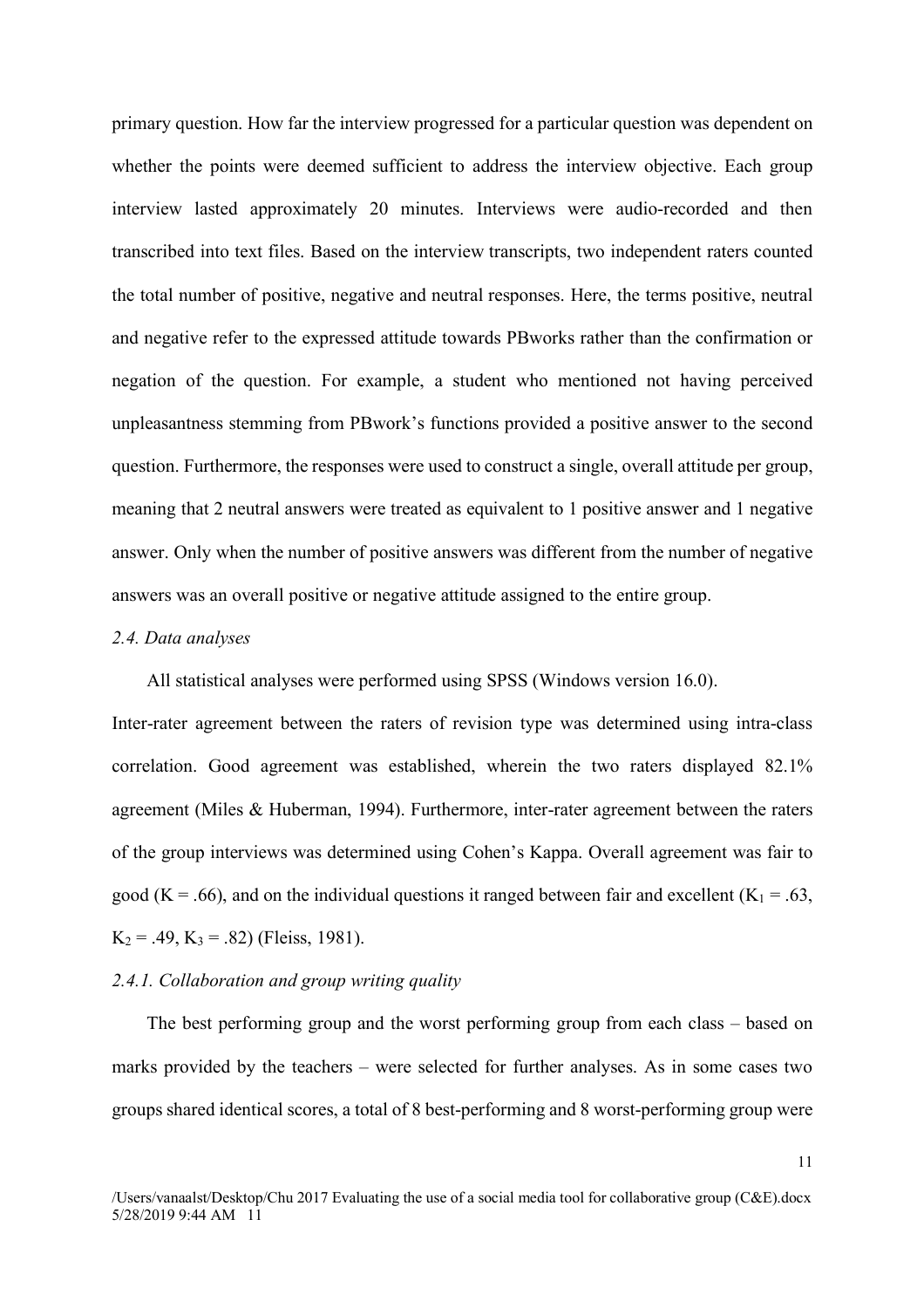selected for analyses. The main dependent variable was the number of collaborative types of revisions. The quality of group writing (best vs. worst), academic level (Form 1 or Form 3) and learning mode (accommodation or assimilation) served as independent variables. Since the dependent variable was not measured on a continuous scale, vernacular statistical techniques, such as ANOVA or linear regression could not be used. Therefore, a Generalized Linear Mixed Model (GLMM) was used to determine the effects of group writing quality, form and learning mode on collaboration because a GLMM does not require assumptions such as normality or homogeneity of variances to be met and is thus a viable alternative. A GLMM consists of two major steps. First, a best-fitting model is selected that exclusively incorporates the independent variables that together produce the best prediction of the variation in the dependent variable. Independent variables were included in the best fitting model if they lowered Aikake's Information Criterion (AIC) by 2 points. For a full description of the models tested and their accompanying AIC values, see Appendix A. Second, only after the establishment of the best fitting model is statistical significance tested for. The effect of a variable can therefore turn out to be non-significant, even though it is included in the best-fitting model.

#### *2.4.2. Questionnaire data*

A one-sample Kolmogorov-Smirnov test showed that the questionnaire data were not normally distributed, so non-parametric tests were used for data analysis. Following Hazari et al. (2009), the correlations between the five latent categories were computed to verify whether the theoretical grounds of the study are empirically acceptable. Cronbach's alpha coefficient 0.7 or above was deemed acceptable (Nunnally & Bernstein, 1994; Thorndike & Thorndike-Christ, 2010).

### *2.4.3. Group interviews*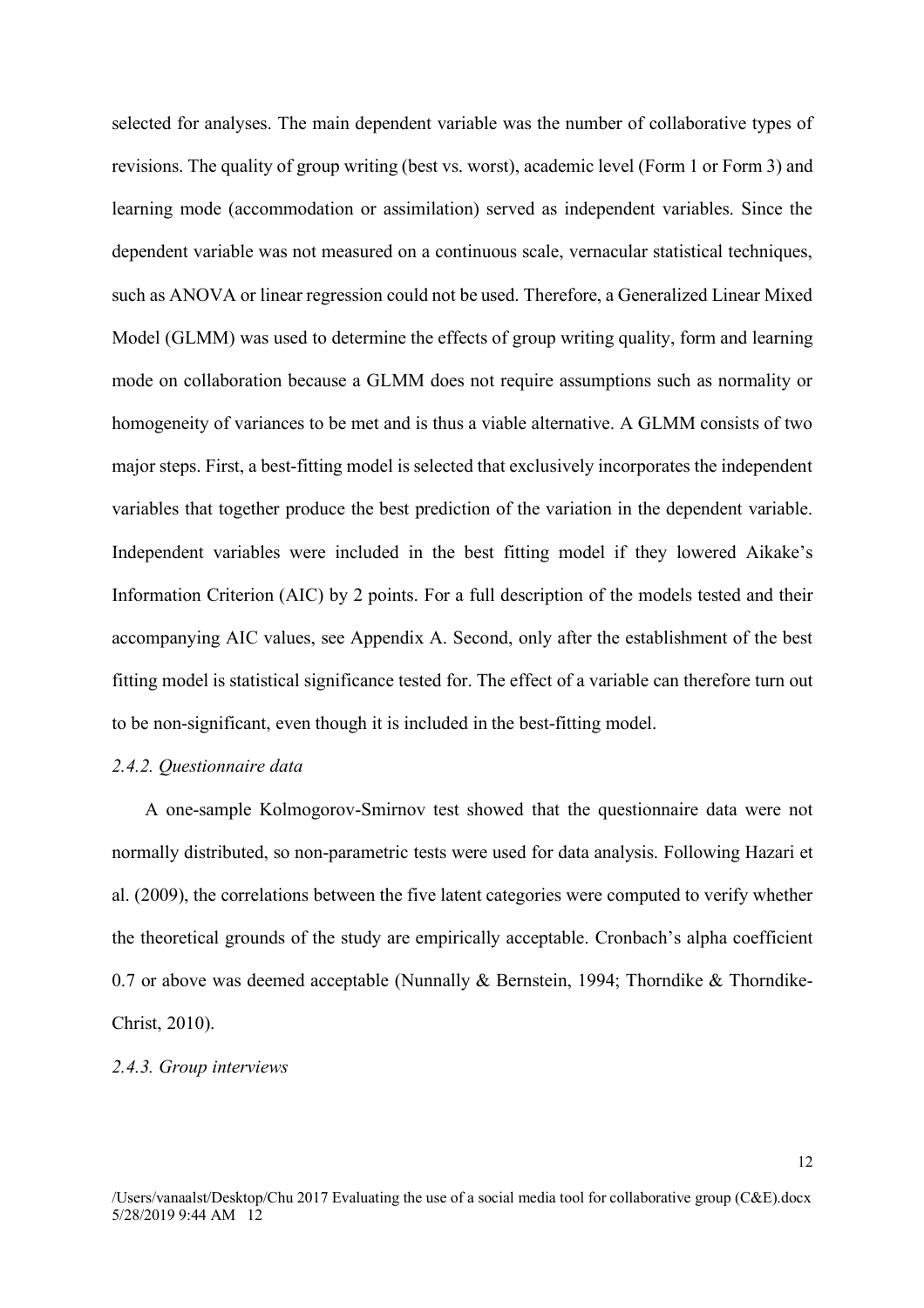Participants' responses to the pre-planned questions in the interviews were summarized using an *a priori* structure, which helped facilitate the process of analysis (Cavana et al., 2001). Students' answers to open questions in the semi-structured interviews and students' written comments were summarized through content analysis, which is a systematic approach to analyzing textual data or communication contents without a pre-determined structure (Creswell, 2003). To examine the overall attitudes displayed by the groups, one-sample Wilcoxon signed rank tests were performed based on the rated numbers of positive, neutral and negative group attitudes to each of the three interview questions.

## **3. Results**

#### *3.1. Number of collaborative revisions*

Table 2 and Figure 1 summarize the number of revisions on PBworks that were recorded for each of the 16 groups. In total, 1070 revisions were counted. A substantial part (40%) of these revisions consisted of collaboration  $(N = 427)$ , indicating that collaboration occurred during the group projects. For the Form 1 classes, 33% of the entries (52 out of 160) were classified as collaborative, while in the case of the Form 3 classes, collaboration occurred in 41% of the revisions (375 out of 910).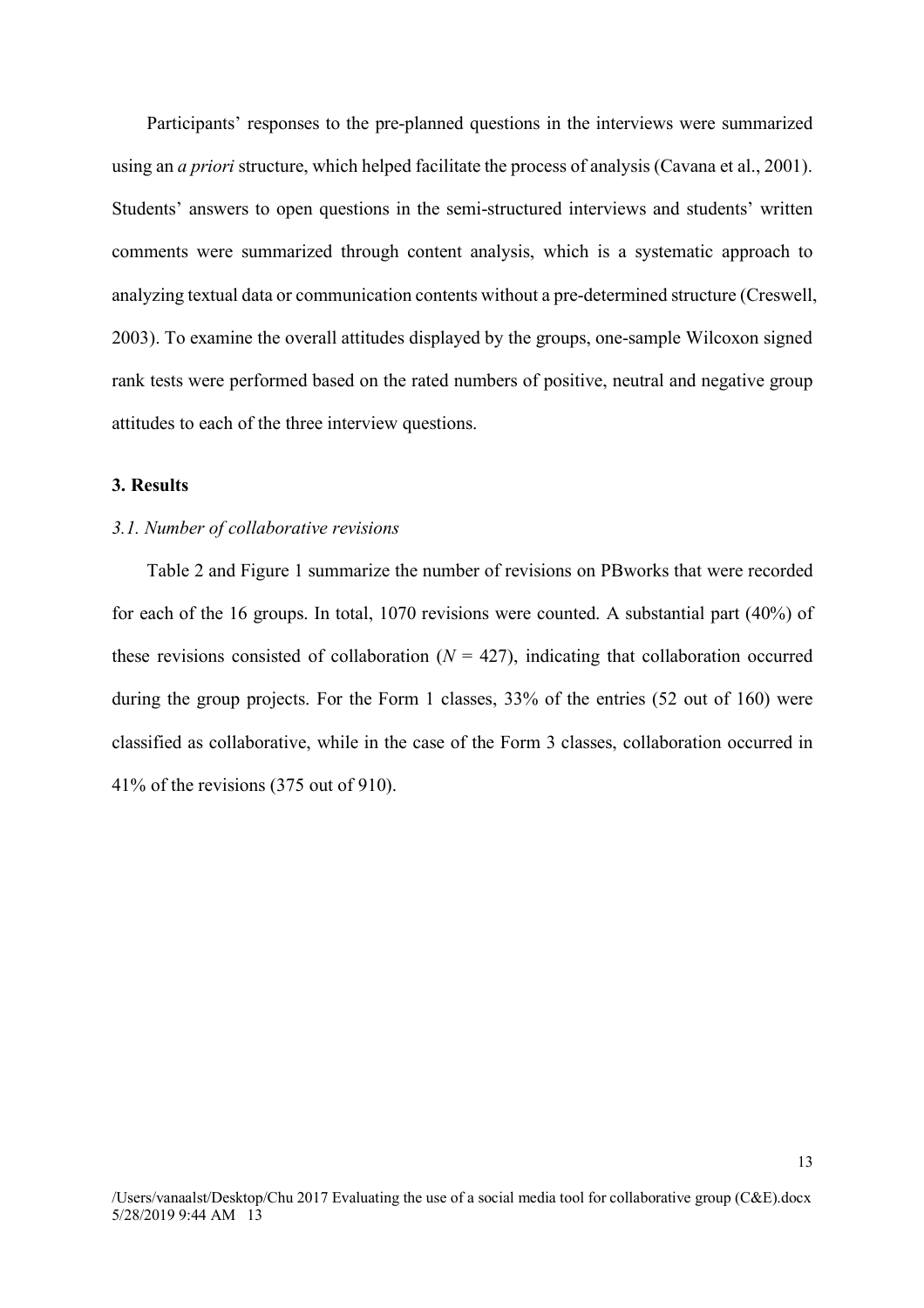# **Table 2**

**2a** Number of observed revisions made by 8 groups of F.1 students

|                                                 |               | <b>Best</b>       |              |                |              |              | <b>Worst performing</b> |              |
|-------------------------------------------------|---------------|-------------------|--------------|----------------|--------------|--------------|-------------------------|--------------|
| <b>Type of revision</b>                         |               | performing groups |              |                |              | groups       |                         |              |
|                                                 |               |                   |              |                |              |              |                         |              |
| Cooperation                                     |               |                   |              |                |              |              |                         |              |
| 1. Adding new ideas to self-contents            | 2             | 4                 | 3            | 3              | 8            | 0            | 3                       | $\mathbf{1}$ |
| 2. Elaborating on self-existing ideas           | $\mathbf{1}$  | 0                 | 0            | 7              | 15           | 0            | 3                       | 0            |
| 3. Reorganizing self-existing ideas             | 3             | 0                 | 0            | $\overline{2}$ | 7            | 0            | 4                       | $\mathbf{1}$ |
| 4. Replacing and correcting self-existing ideas | 6             | 12                | 4            | 6              | 9            | $\mathbf{1}$ | 0                       | 3            |
| Total per group                                 | 12            | 16                | 7            | 18             | 39           | $\mathbf{1}$ | 10                      | 5            |
| <b>Cumulative total</b>                         |               | 53                |              |                |              |              | 55                      |              |
|                                                 |               |                   |              |                |              |              |                         |              |
| <b>Collaboration</b>                            |               |                   |              |                |              |              |                         |              |
| 5. Adding new ideas to contents of other group  | $\mathcal{P}$ | 5                 | $\Omega$     | 5              | 5            | 0            | $\Omega$                | 4            |
| members                                         |               |                   |              |                |              |              |                         |              |
| 6. Elaborating on ideas of other group          | 4             | $\mathbf{1}$      | 0            | $\Omega$       | $\mathbf{1}$ | 0            | $\mathbf 0$             | 3            |
| members                                         |               |                   |              |                |              |              |                         |              |
| 7. Reorganizing ideas of other group members    | 2             | 0                 | 2            | 0              | 3            | $\mathbf{1}$ | 0                       | 0            |
| 8. Replacing and correcting ideas of other      | 5             | $\mathcal{P}$     | $\mathbf{1}$ | $\overline{2}$ | $\mathbf{1}$ | $\Omega$     | $\overline{2}$          | 1            |
| group members                                   |               |                   |              |                |              |              |                         |              |
| Total per group                                 | 13            | 8                 | 3            | 7              | 10           | $\mathbf{1}$ | $\overline{2}$          | 8            |
| <b>Cumulative total</b>                         |               | 31                |              |                |              |              | 21                      |              |

**2b** Number of observed revisions made by 8 groups of F.3 students

|                                                             |              |                   | <b>Best</b> |     |    | <b>Worst performing</b> |    |    |
|-------------------------------------------------------------|--------------|-------------------|-------------|-----|----|-------------------------|----|----|
| <b>Type of revision</b>                                     |              | performing groups |             |     |    | groups                  |    |    |
| Cooperation                                                 | 3A           | 3A                | 3B          | 3C  | 3A | 3A                      | 3B | 3C |
| 1. Adding new ideas to self-contents                        | 21           | 10                | 15          | 32  | 11 | 3                       | 11 | 14 |
| 2. Elaborating on self-existing ideas                       | 19           | 4                 | 12          | 26  | 8  | 4                       | 27 | 6  |
| 3. Reorganizing self-existing ideas                         | 28           | 13                | 5           | 25  | 6  | $\mathbf{1}$            | 8  | 3  |
| 4. Replacing and correcting self-existing                   | 23           | 31                | 25          | 87  | 15 | 6                       | 20 | 16 |
| ideas                                                       |              |                   |             |     |    |                         |    |    |
| Total per group                                             | 91           | 58                | 57          | 170 | 40 | 14                      | 66 | 39 |
| <b>Cumulative total</b>                                     |              |                   | 376         |     |    | 159                     |    |    |
|                                                             |              |                   |             |     |    |                         |    |    |
| <b>Collaboration</b>                                        |              |                   |             |     |    |                         |    |    |
| 5. Adding new ideas to contents of other<br>group members   | 6            | 9                 | 24          | 25  | 8  | 0                       | 12 | 10 |
| 6. Elaborating on ideas of other group<br>members           | 3            | 9                 | 10          | 25  | 4  | 0                       | 8  | 9  |
| 7. Reorganizing ideas of other group<br>members             | $\mathbf{1}$ | 16                | 3           | 24  | 3  | 0                       | 28 | 3  |
| 8. Replacing and correcting ideas of other<br>group members | 9            | 12                | 14          | 34  | 3  | 0                       | 9  | 4  |
| Total per group                                             | 19           | 46                | 51          | 108 | 18 | 0                       | 57 | 26 |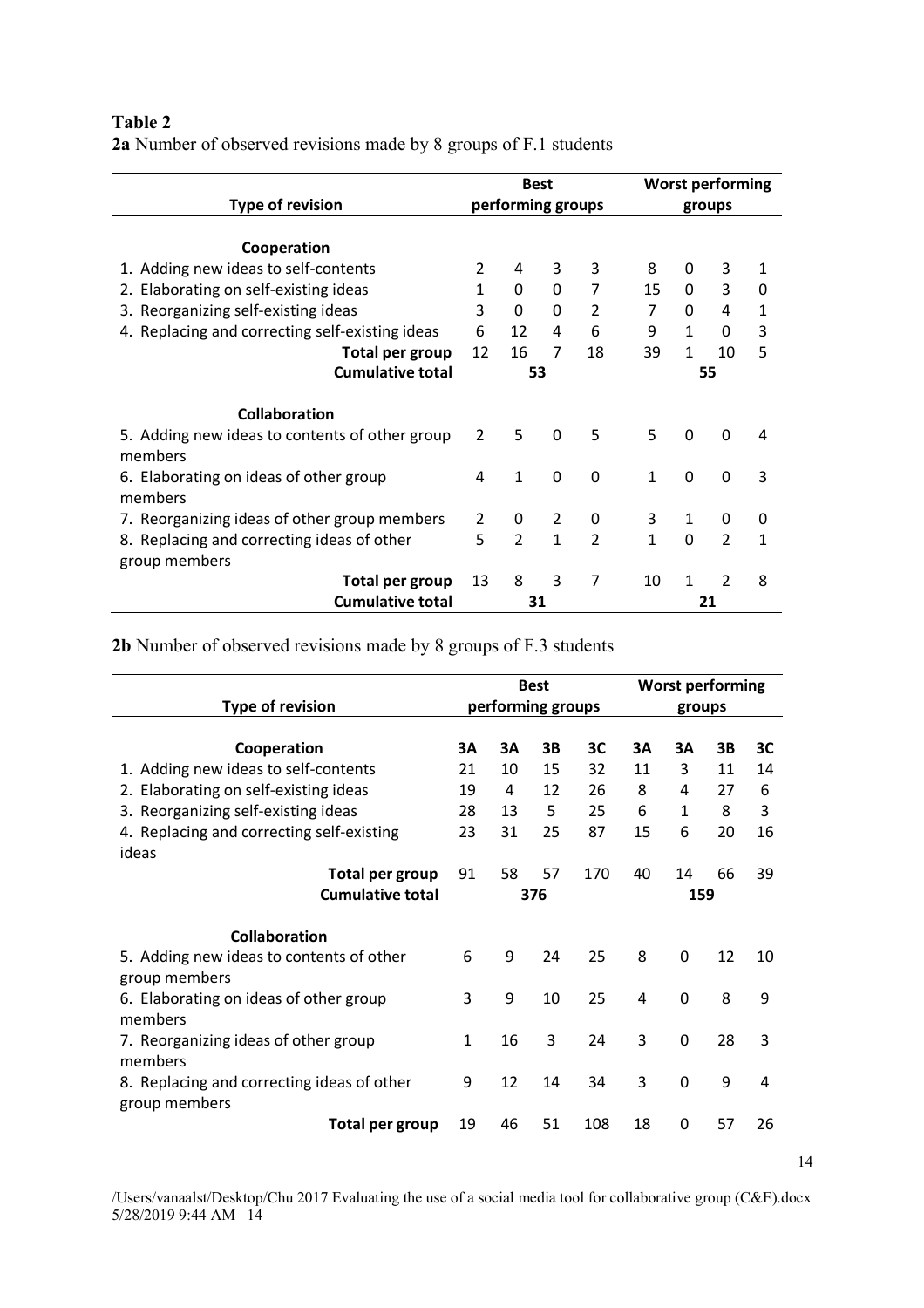|  | <b>Cumulative total</b> | 274 | 101 |
|--|-------------------------|-----|-----|
|--|-------------------------|-----|-----|

#### *3.2. Number of collaborative revisions and group writing performance*

The GLMM with the number of collaborative revisions as dependent variable indicated that the best-fitting model included the effects of group writing quality  $(F(1, 60) = 9.53, p <$ .01), form  $(F(1, 60) = 34.28, p < .001)$  and their interaction  $(F(1, 60) = 6.88, p < .05)$ . High performing groups had significantly more collaboration entries ( $M = 31.88$ ,  $SD = 36.86$ ) than low performing groups (*M* = 15.25, *SD* = 22.48), (*t*(62) = 2.18, *p* < .05, *95% CI* = [.34 7.97]). Form 3 classes ( $M = 40.63$ ,  $SD = 36.83$ ) collaborated more than Form 1 classes ( $M = 6.50$ ,  $SD$  $= 7.02$ ), ( $t(62) = 5.15$ ,  $p < .001$ , 95% CI = [5.21 11.84]). The interaction effect between group writing quality and form indicated that the effect of group writing quality was only significant for Form 3 students  $(F(1, 30) = 8.63, p < .01)$ , and not for Form 1 students  $(F(1, 30) = 1.25, p$  $= .27$ ). In the Form 3 classes, high performing groups ( $M = 56.00$ ,  $SD = 38.86$ ) collaborated significantly more than their low performing counterparts ( $M = 25.25$ ,  $SD = 28.08$ ), ( $t(30) =$ 2.57,  $p < .05$ , 95% CI = [1.57 13.81]). In the Form 1 classes, high performing groups ( $M =$ 7.76,  $SD = 7.48$ ) also collaborated more than low performing groups ( $M = 5.25$ ,  $SD = 6.49$ ), but this difference was not statistically significant  $(t(30) = 1.01, p = .32, 95\% \text{ CI} = [-.64, 1.89]$ . **Fig. 1.** Number of collaboration type entries.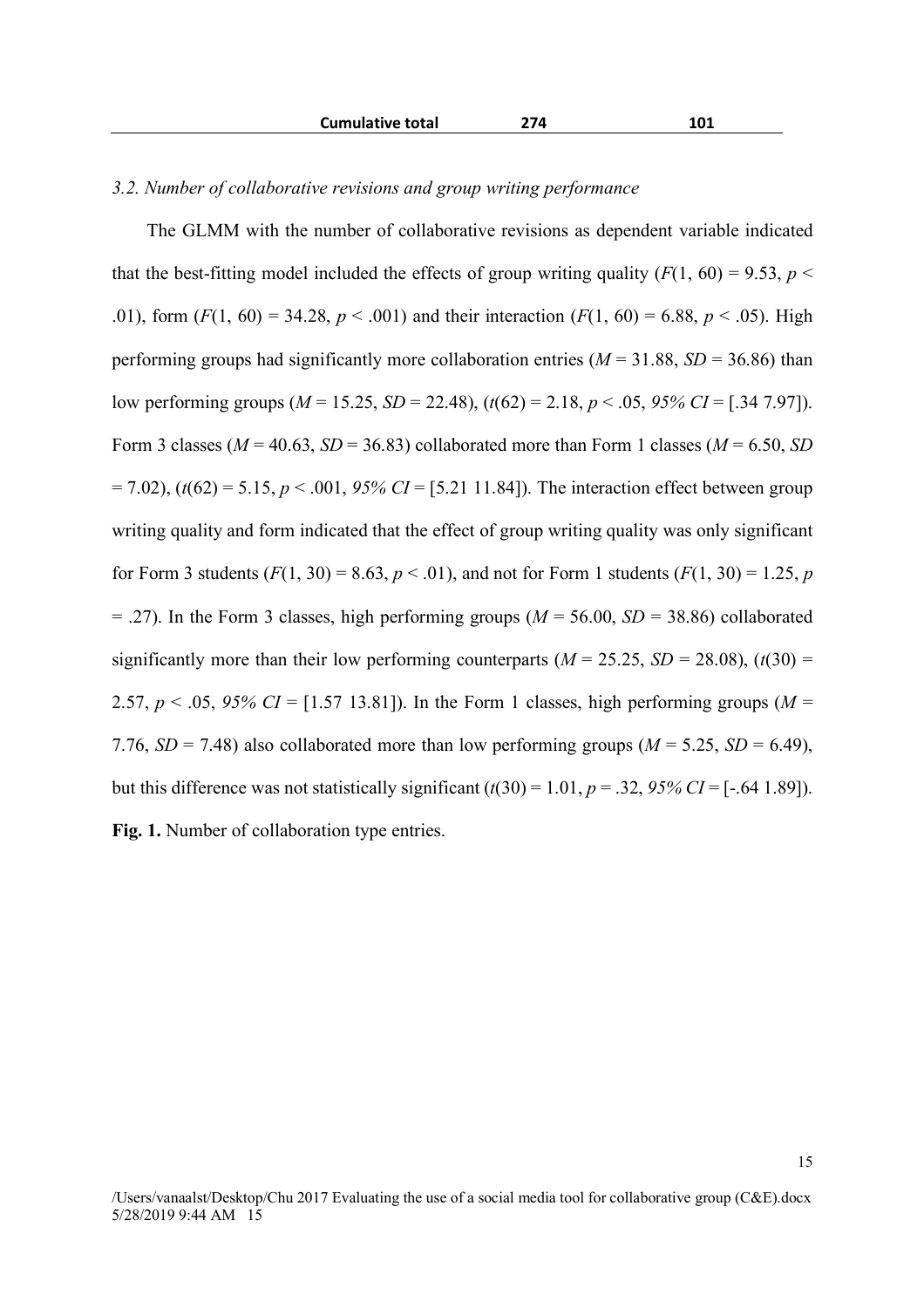

#### *3.3. Students' Perceptions of the Pedagogical value of the wiki*

## *3.3.1. Findings from the questionnaire*

As shown in Table 3, the five categories within the questionnaire had significant inter-item correlations. This, along with the Cronbach's alpha (.98) indicated good internal consistency.

Table 4 summarizes students' perceptions of the five categories of pedagogical value of wikis. On a 5-point Likert scale, mean responses were above 3.00 but below 3.50, implying that PBworks was perceived to be somewhat useful at best. There did not seem to be a difference in the perceptions of students from the different year levels (i.e. Form 1 and 3), except for the category of knowledge management. Form 3 students reported slightly more positive perceptions of the value of the wiki for knowledge management than Form 1 students. Nevertheless, the ratings did not go beyond the perception that PBworks was only somewhat useful.

#### *3.3.2. Findings from the interview*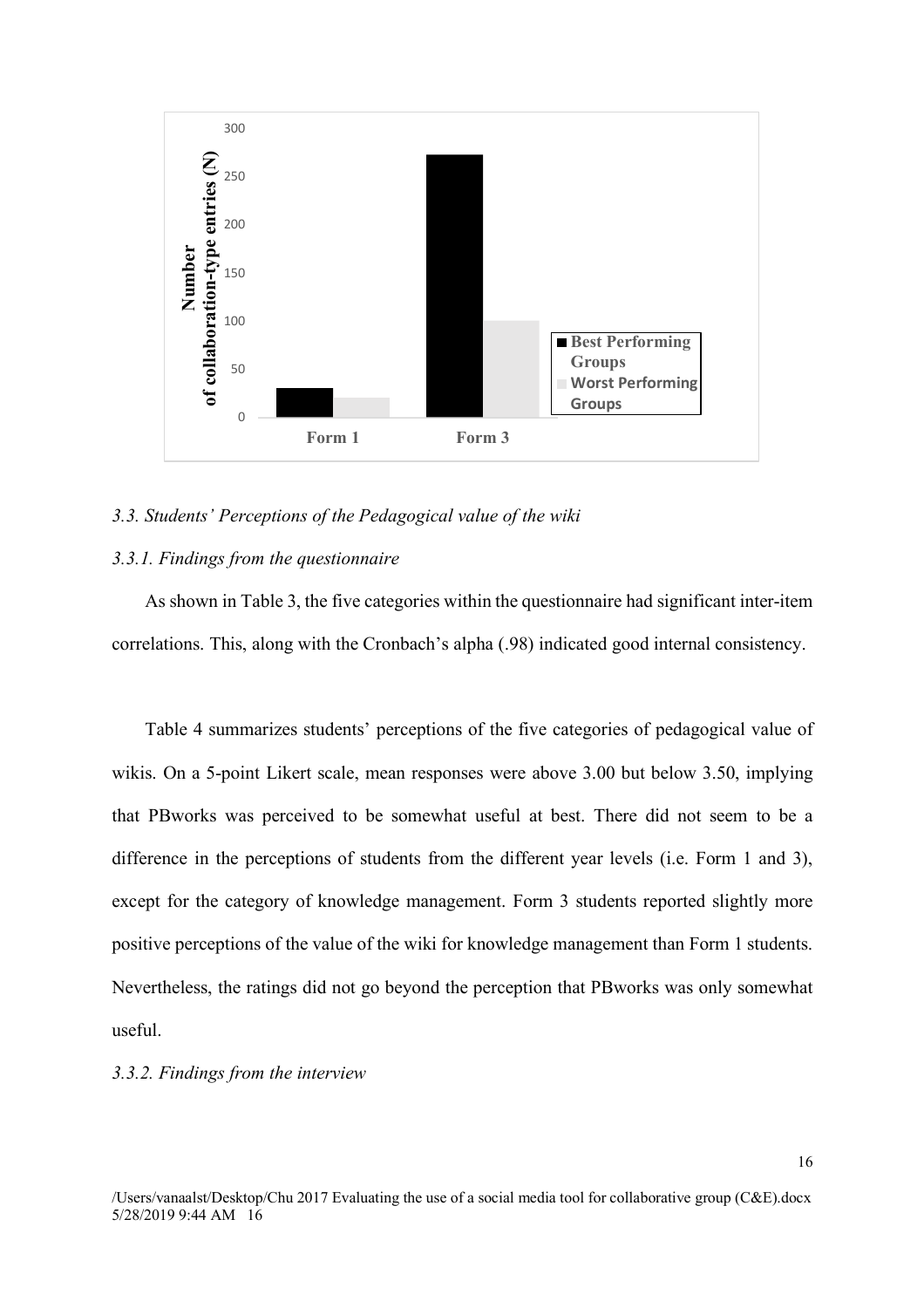A subsample of participants participated in group interviews (118 out of 219 students altogether). Table 5 summarizes the groups' attitudes towards the use of PBworks. It appears that PBworks' functionalities were perceived to have provided an effective means of facilitating group work. All the 30 groups interviewed reported a degree of positive regard for the functionalities of the online system. For example, Student D (Form-1, Class F, Group 6) said "it is convenient in the sense that we can post information on PBworks as soon as we find them. It saves time because we don't have to meet to discuss the project." Another student, Student A (Form 3, Class E, Group 6), remarked "PBworks can effectively help to put different parts of the project that had been done by different students together." Students suggested that the ability to work online together allowed them to revise work immediately and respond quickly to other group members. Students were also able to trace the group progress, and view and learn from the work of their group members.

Results of the Wilcoxon Signed Rank tests confirmed that students expressed mainly positive opinions regarding the use of PBworks. A majority of the groups expressed having found PBworks an overall useful tool  $(Z = 4.27, p < .001)$  and not having experienced unpleasantness using PBworks ( $Z = 2.65$ ,  $p < .001$ ). Groups appeared to be neutral in their preference for PBworks compared to other programs ( $Z = .58$ ,  $p = .56$ ).

Factors that motivated students to use the wiki were also mentioned during the interviews. Student B (Form 3, Class E, Group 2) identified that one motivating factor was that communications were made easier. The student noted, "I had to spend more time on taking phone calls or sending emails before, but now I can use PBworks as a platform, which makes communication more efficient." Group interaction appeared to have been promoted by the virtual environment, which allowed students to interact with each other any time. For example, Student D (Form 3, Class G, Group 2) said, "I think PBworks can help us to finish the group

<sup>/</sup>Users/vanaalst/Desktop/Chu 2017 Evaluating the use of a social media tool for collaborative group (C&E).docx 5/28/2019 9:44 AM 17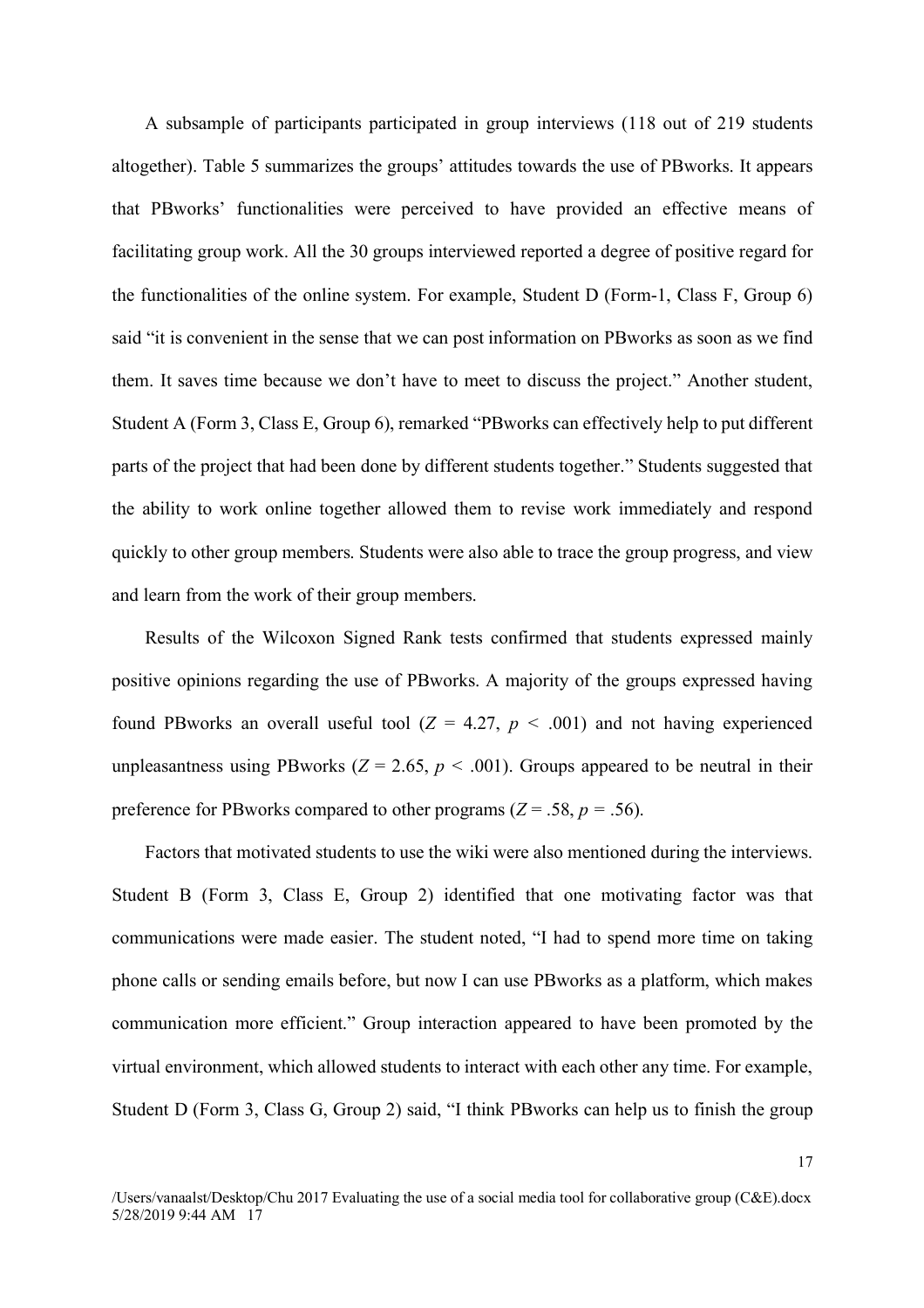project more easily because we can communicate online and don't need to go out to do a discussion." Another student, Student B (Form 1, Class E, Group 2), also noted, "We can find some information; we can upload it on PBworks. Other group members can see them and it can help us do the project." Essentially, the interview findings suggested that the students engaged in enhanced communication and interactions beyond school hours and premises.

# **Table 3**

Inter-item correlations between categories of the pedagogical value of Pbworks

|                           | M    | SD.  |          |          |          | $\overline{4}$ |        |
|---------------------------|------|------|----------|----------|----------|----------------|--------|
| 1. Learning outcomes      | 3.31 | 0.84 | (0.83)   |          |          |                |        |
| 2. Motivation             | 3.22 | 0.85 | $0.72**$ | (0.77)   |          |                |        |
| 3. Group interaction      | 3.31 | 0.84 | $0.64**$ | $0.58**$ | (0.74)   |                |        |
| 4. Ease-of-use technology | 3.37 | 0.84 | $0.56**$ | $0.59**$ | $0.47**$ | (0.74)         |        |
| 5. Knowledge management   | 3.46 | 0.76 | $0.44**$ | $0.45**$ | $0.47**$ | $0.42**$       | (0.76) |

*Note:* M = mean; SD = standard deviation; numbers in bracket are alpha coefficients; \*\*  $p < 0.01$ ; \*  $p < 0.05$ .

#### **Table 4**

Students' perceptions of the pedagogical value of Pbworks

| Category of pedagogical value | Form 1     | Form 3     | Overall | Mann-Whitney U test |
|-------------------------------|------------|------------|---------|---------------------|
| 1. Learning outcomes          | 3.33(0.77) | 3.30(0.90) | 3.31    | 0.856               |
| 2. Motivation                 | 3.26(0.81) | 3.18(0.89) | 3.22    | 0.457               |
| 3. Group interaction          | 3.29(0.85) | 3.32(0.83) | 3.31    | 0.490               |
| 4. Ease-of-use technology     | 3.38(0.90) | 3.36(0.78) | 3.37    | 0.735               |
| 5. Knowledge management       | 3.41(0.77) | 3.52(0.74) | 3.46    | $0.042*$            |

*Note:* Ratings are reported on a 5-point Likert scale where 5 represents the most positive perceived value for each category;  $* p < 0.05$ ; numbers in parenthesis are standard deviation values.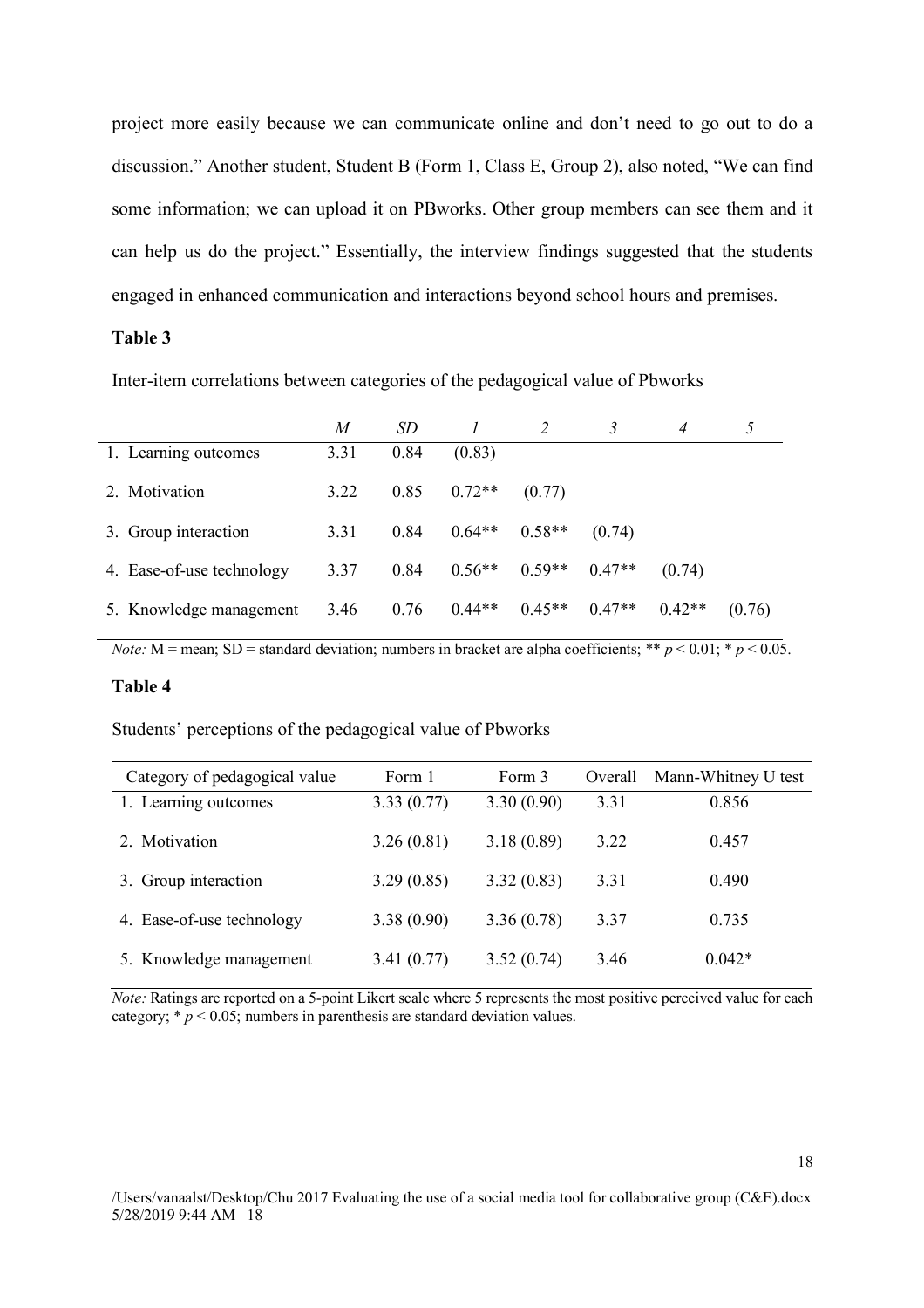## **Table 5**

| Questions                                                                               | Number of<br>positive<br>attitudes | Number of<br>neutral<br>attitudes | Number of<br>negative<br>attitudes | <b>Statistics</b>    |
|-----------------------------------------------------------------------------------------|------------------------------------|-----------------------------------|------------------------------------|----------------------|
| 1. Do you find PBworks helpful<br>for your group project work?                          | 26                                 | 1                                 | 3                                  | $Z = 4.27, p < .001$ |
| 2. Have you ever experienced<br>any unpleasantness stemming<br>from PBwork's functions? | 21                                 | 2                                 |                                    | $Z = 2.65, p < .001$ |
| 3. Do you prefer PBworks over<br>other tools such as MS Word<br>or Powerpoint?          | 15                                 | 3                                 | 12                                 | $Z = .58, p = .56$   |

Group attitudes towards PBworks as displayed in the group interviews

*Note a:* The terms positive, neutral and negative refer to the displayed attitude towards PBworks, not the confirmation or negation of the question. For example, a student who mentions not having perceived unpleasantness stemming from PBwork's functions provides a positive answer to the second question. *Note b:* One overall answer per group was counted, such that 2 neutral answers are equivalent to 1 positive and 1 negative answer.

Another motivating factor was the structure provided by PBworks as evident in the remarks of Student C (Form 3, Class E, Group 2): "PBworks provides a framework, which can help us do the project. I like the structure it designed." Despite being a relatively novel tool for students, the structure of PBworks appeared to be generally easy to use. Students felt that PBworks was convenient to use and edit in that they managed to add more information, review previous contents, and change the display easily. Student B (Form 1, Class E, Group 2) reported, "In PBworks, it is quite convenient for me to find the part I did, and the reference information can be uploaded on it." Nevertheless, some students also reported that some of the functions on PBworks are not quite user-friendly. Student C (Form 1, Class E, Group 2) mentioned, "when one group member is editing the content, it is inconvenient for other group members to edit at the same time. So it will cause some trouble." Another student, Student B (Form 1, Class E, Group 5) said, "I personally prefer MS Word, because it is more difficult to edit our work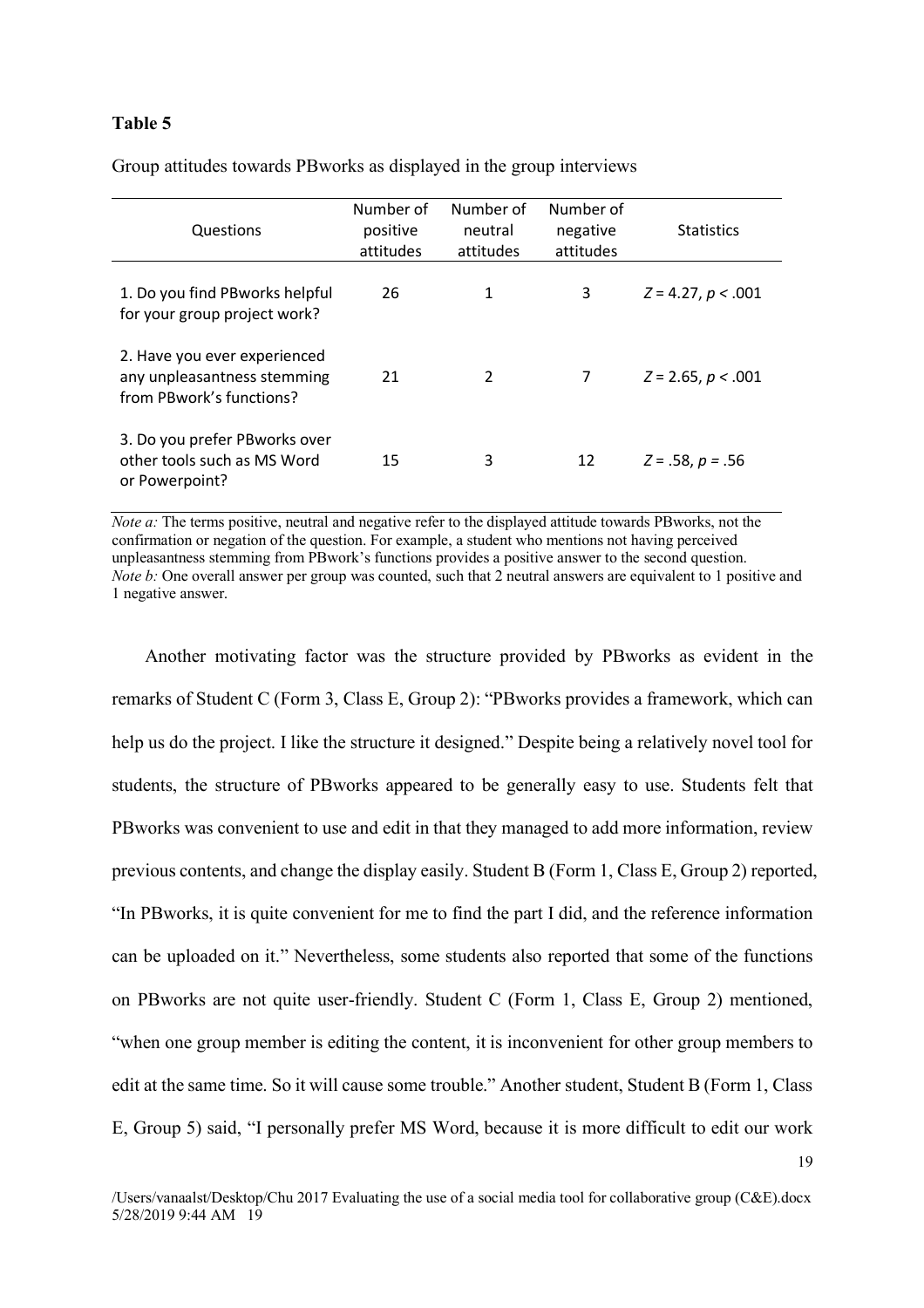on PBworks.5 I cannot copy what I've written onto PBworks. I can only do the editing on PBworks<sup>"</sup>

Some support for the pedagogical value of PBworks in disseminating, sharing, and creating knowledge was also evident in the interview findings. Students reported knowledge sharing in particular as illustrated by Student A (Form-3, Class E, Group 1), who said, "PBworks provides a platform for us to share our ideas." Another student, Student A (Form 3, Class E, Group 2), also identified knowledge management as a benefit of using Pbworks saying, "PBworks can effectively help us put together different parts of the project done by different students." It appears that the ability to share and manage information online prevented repetition of information search processes.

## **4. Discussion**

This study aimed to contribute to the evidence supporting the use of wikis as a learning tool in collaborative group writing projects, by investigating the extent to which Hong Kong secondary school students engaged in collaboration when working on a group project using Pbworks, an online wiki platform. Furthermore, the study examined whether there was a positive association between this collaboration and group work performance. The key findings are discussed in relation to the wider literature in the subsequent sections.

# *4.1. Collaboration and the quality of group writing*

In line with previous studies (Chu, 2008; Chu et al., 2012), the present study found a positive association between collaboration and the quality of group writing. Kolloffel et al. (2011) proposed that collaboration has a positive effect on learning outcomes, and this appears

 <sup>5</sup> Users can in fact copy texts from Microsoft Word to PBworks. Students may not be familiar with PBworks.

<sup>/</sup>Users/vanaalst/Desktop/Chu 2017 Evaluating the use of a social media tool for collaborative group (C&E).docx 5/28/2019 9:44 AM 20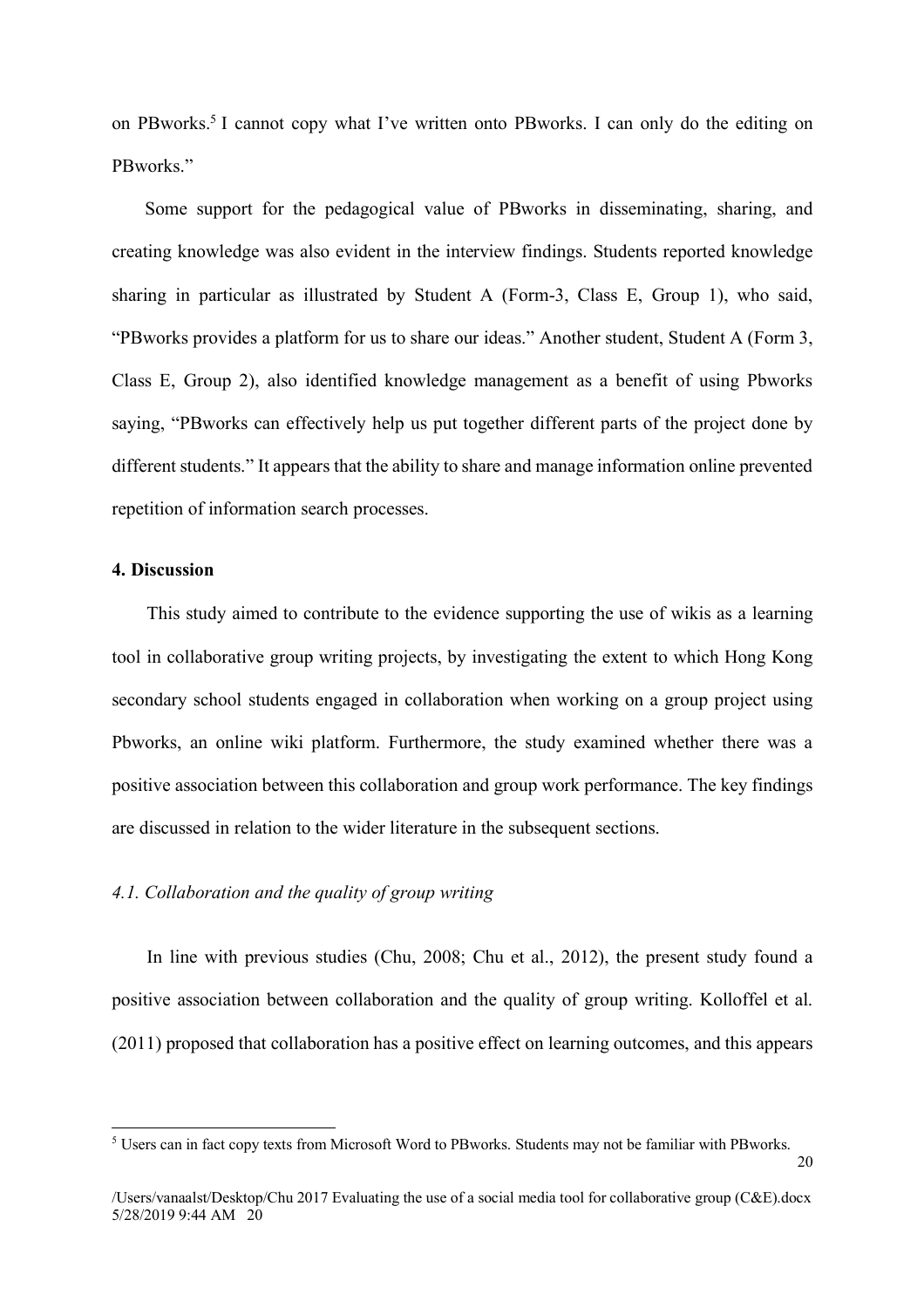to have been the case in the current study. Altogether, the main results suggest that the wiki enhanced group writing performance by facilitating collaboration (as opposed to cooperation). Eight types of revisions were identified and analyzed from the wiki platform, and the findings show that student groups with higher writing performance were the ones who engaged in greater collaborative activities on the wiki. This suggests that a direct relationship between collaborative activities and output quality may exist in wiki-based group writing. Besides contributing to the growing evidence supporting wiki for collaborative writing, the novel methodology used in this current study for analyzing collaborative activities on the wiki is one that future studies may use.

Overall, the student groups who frequently revised their work on PBworks appeared to have engaged substantially in the eight types of revision. They not only added and modified their own work, but also reorganized and corrected others' work, thus appearing to have engaged in collaboration. In contrast, the groups who generated poor output quality hardly engaged in collaborative learning despite the collaborative functionalities offered by the wiki site. These findings suggest that the wiki could potentially support online collaborative writing. When students used the available collaborative functionalities, they were able to generate high quality output. However, some students did not appreciate the benefits of this type of learning method. This needs to be addressed by practical teaching strategies.

### *4.2. Practical Implications and Recommendations to teachers*

Even though PBworks supported collaboration and enhanced the quality of group writing to a substantial degree, there appeared to be room for improvement. For example, not all groups showed high degrees of collaboration; one group even demonstrated no collaboration at all. Furthermore, results from the interviews and questionnaires indicated that students had only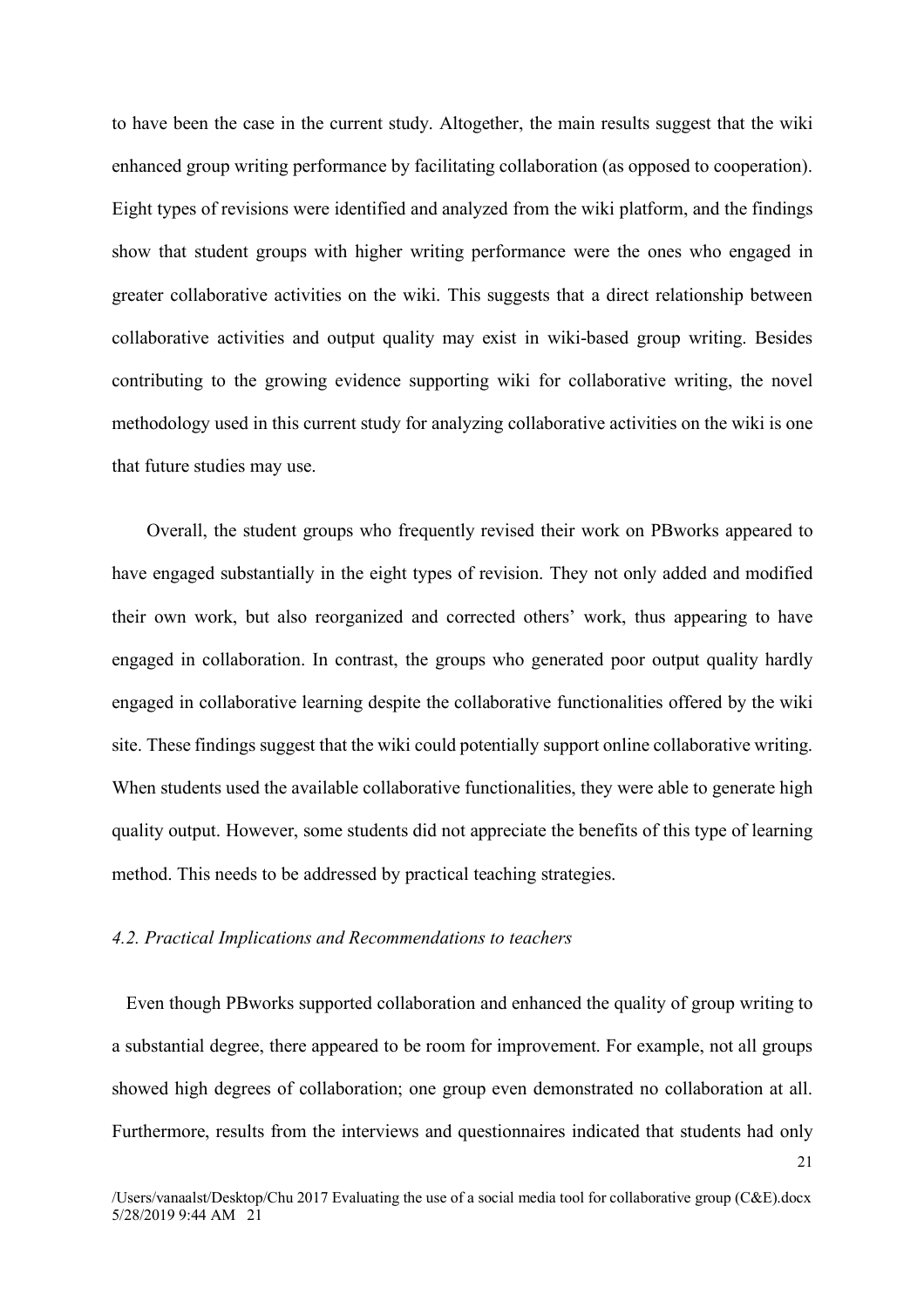moderately positive attitudes towards the pedagogical value of PBworks. This is not to say that the students showed negative attitudes. After all, the results showed a trend towards more positive than negative attitudes even though the interview questions specifically asked students to voice any negative experiences. Rather, the responses to the questionnaire and interview can be viewed as not overwhelmingly positive and therefore as having room for improvement. Given the positive role of the wiki in supporting collaboration and writing performance, a possible future improvement might be to remove any obstacles currently preventing some students from making more extensive use of wikis.

An important challenge appeared to be students' limitations in operating the technology. Some indicated finding PBworks difficult to operate, while others found it inconvenient. Indeed, in a recent review by Stoddart and colleagues (2016), it was recommended that collaborative wiki-based writing might be successfully facilitated if a teacher, who is an expert in using wiki, adequately introduced students to the technology. Teachers' own technology competency is deemed a prerequisite for supporting students who encounter difficulties in operating new technology. In line with Raman, Ryan and Olfman (2005), we therefore recommend that teachers try to maintain a sufficient level of technological literacy themselves.

Besides the teacher's expertise, Baylor and Ritchie (2002) also pointed out that the attitudes of teachers and school leaders influence students' use of technology. The beliefs and expectations of students are indirectly affected if their mentors demonstrate their openness to the use of online learning platforms. In the current study, some students worked on other platforms, such as MS Word, before uploading the end product despite the availability of technical support in using the online platform. This suggests that teachers may need to encourage students to use the technology that supports collaboration, not only cooperation (i.e.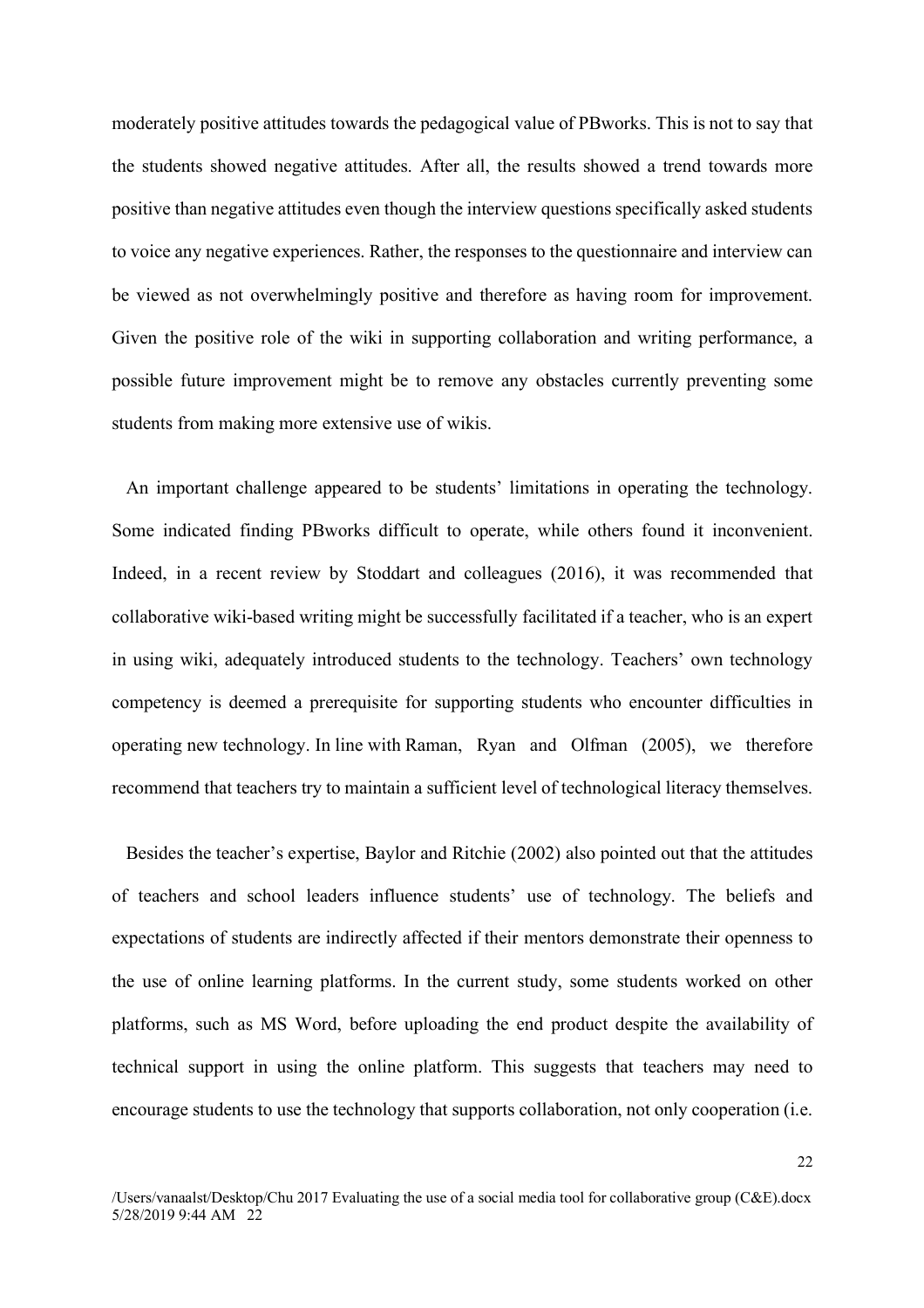as in the case of copying from MS Word). It may also be important for teachers to make explicit the potential advantages of collaboration over cooperation.

Pedagogical practices may need to be aimed at improving students' attitudes and competencies in using social media tools. The fact that Form 1 students showed significantly lower usage and less collaboration suggests that they might have found the wiki tool more challenging, and therefore needed greater support. It may be inferred that younger students in particular, are more likely to need such technological competency support than older ones.

# *4.3 Limitations and Future Research*

A limitation of the current study is that the number, rather than the content, of collaborative entries was used as a measure of collaboration. Curtis and Lawson (2001), and Paulus (2005) suggested that effective collaboration requires a sense of equality, mutual respect, sharing of talents and life experiences, and a meaningful dialogue that involves a number of negotiation cycles. It seems reasonable to assume that these preconditions were met in this study as results showed that collaboration had a positive association with group writing quality. However, future research might consider further examining which specific components of collaboration contribute most to writing performance. It is also acknowledged that subjectivity with respect to the quality scores provided by the teachers may not be completely ruled out – although the school authorities maintain that marking was consistent. Future studies may consider using standardized marking rubrics.

Future research might also consider investigating how the use of wikis can best be supported. From the group interviews, it became apparent that students sometimes found it difficult to operate the wiki, and that interoperability with different programs might be improved. There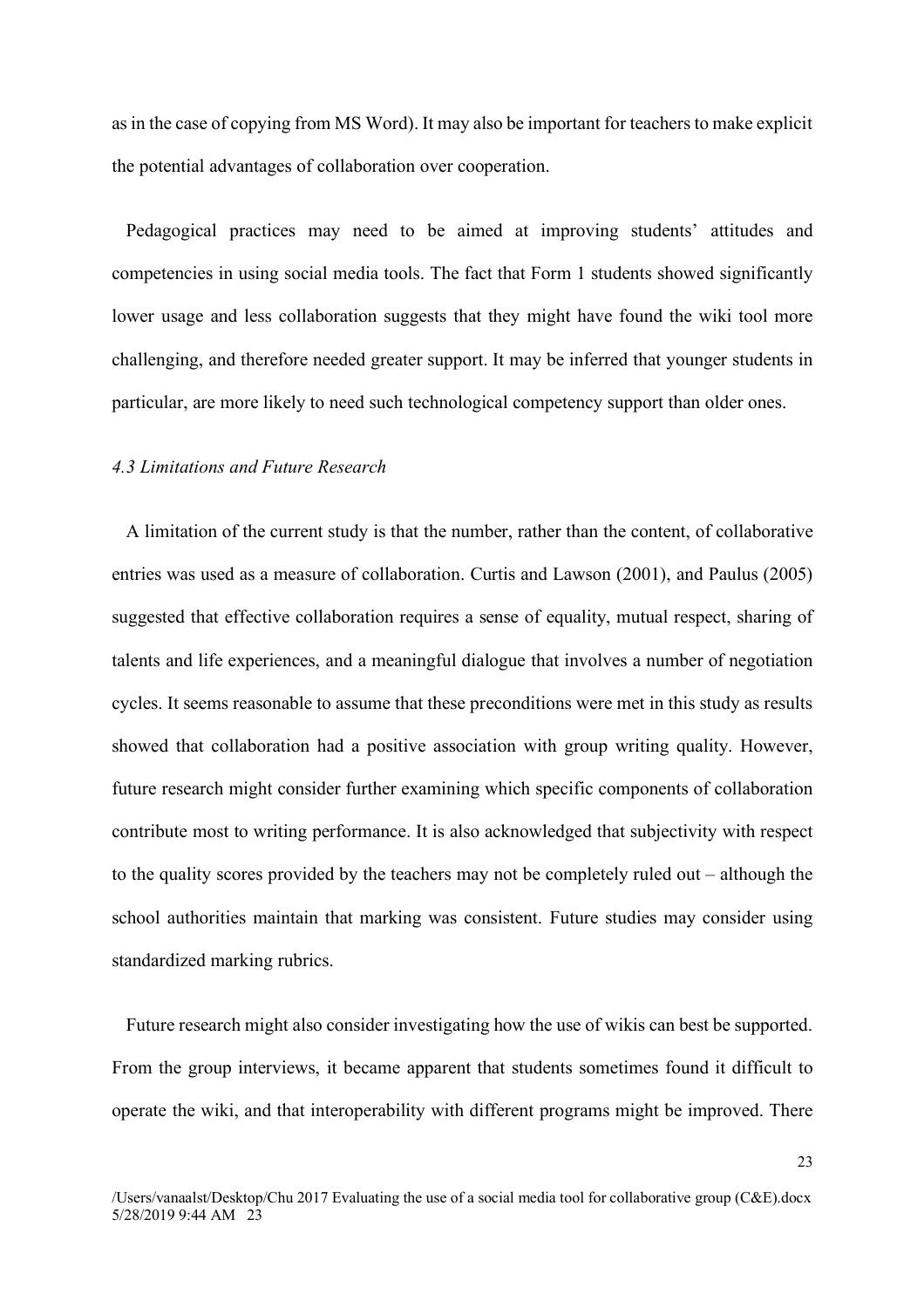seem to be three possible ways to overcome these difficulties. First, the effectiveness of attempts to improve students' digital literacy might be investigated. Second, attempts to improve teachers' digital literacy might resolve some of the remaining issues. Third, the wiki environment itself might be adapted to suit students' needs better. Studies may investigate exactly what aspects of the wiki can be amended to remove obstacles to its use.

# **5. Conclusion**

This study examined the use of a wiki to support collaboration in a secondary school group writing project. Based on triangulation of revision analysis, and questionnaire and interview data, it was found that the wiki supported group writing performance by promoting collaboration. This study therefore contributes to the evidence supporting the pedagogical value of wikis. Moreover, the direct relationship of collaboration and writing performance that exists on wiki as shown by this study, contributes to our understanding of how online technologies may have a place in teaching and learning. Finally, the study provides a novel methodology for evaluating collaboration based on revision analysis, which other researchers may use in future research.

### **References**

- Alexander, B. (2008). Web 2.0: A new wave of innovation for teaching and learning? *Educause Review, 41*, 32-44.
- Arvaja, M., Salovaara, H., Häkkinen, P., & Sanna, J. (2007). Combining individual and grouplevel perspectives for studying collaborative knowledge construction in context. *Learning and Instruction, 17*(4), 448-459. https://doi.org/10.1016/j.learninstruc.2007.04.003.
- Barbara, M., & Kerry, O. (1994). The link between technology and authentic learning. *Educational Leadership, 51*(7), 15-18.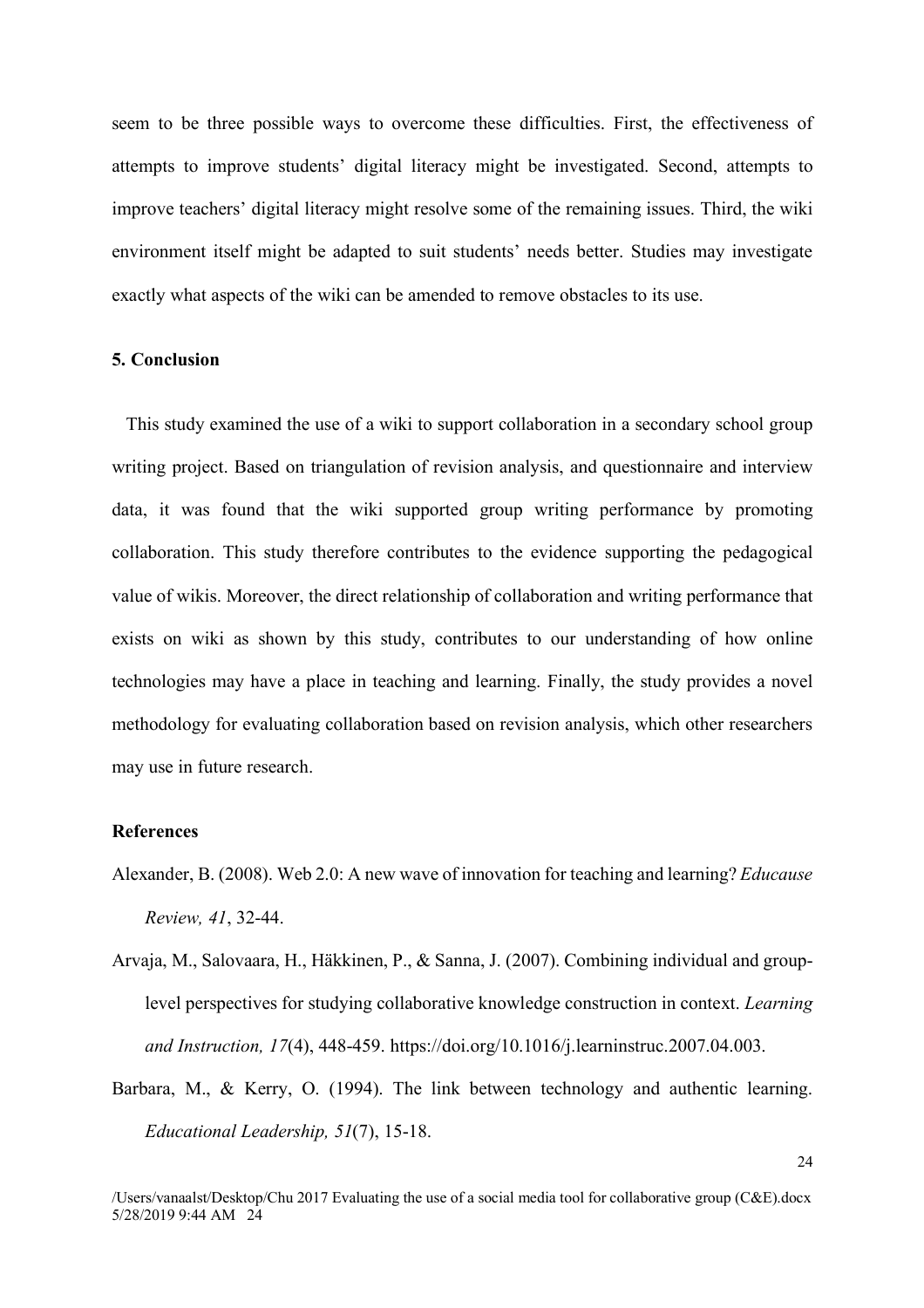- Baylor, A., & Ritchie, R. (2002). What factors facilitate teacher skill, teacher morale, and perceived student learning in technology-using classrooms? *Computers and Education, 39*(4), 395-414. https://doi.org/10.1016/s0360-1315(02)00075-1.
- Bruns, A., & Humphreys, S. (2005). Wikis in teaching and assessment: The M/Cyclopedia project. Paper presented at the 2005 International Symposium on Wikis, New York, 2005. New York, NY: ACM.
- Chu, S. K. W. (2008). TWiki for knowledge building and management. *Online Information Review, 32*(6), 745-758. https://doi.org/10.1108/14684520810923917.
- Chu, S. K. W., Siu, F., Liang, M., Capio, C.M., & Wu, W.W.Y. (2012). Users' experiences and perceptions on using two wiki platforms for collaborative learning and knowledge management. *Online Information Review, 37*(2), 304-325. https://doi.org/10.1108/oir-03- 2011-0043.
- Cole, M. (2009). Using wiki technology to support student engagement: Lessons from the trenches. *Computers & Education, 52*(1), 141-146. https://doi.org/10.1016/j.compedu.2008.07.003.
- Cress, U., & Kimmerle, J. (2008). A systemic and cognitive view on collaborative knowledge building with wikis. *International Journal of Computer-Supported Collaborative Learning, 3*(2), 105-122. https://doi.org/10.1007/s11412-007-9035-z.
- Creswell, J.W. (2003). *Research design: Qualitative, quantitative, and mixed methods approaches.* Thousand Oaks, CA: Sage.
- Curtis, D., & Lawson, M. (2001). Exploring collaborative online learning. *Journal of Asynchronous Learning Networks, 5*(1), 21-34.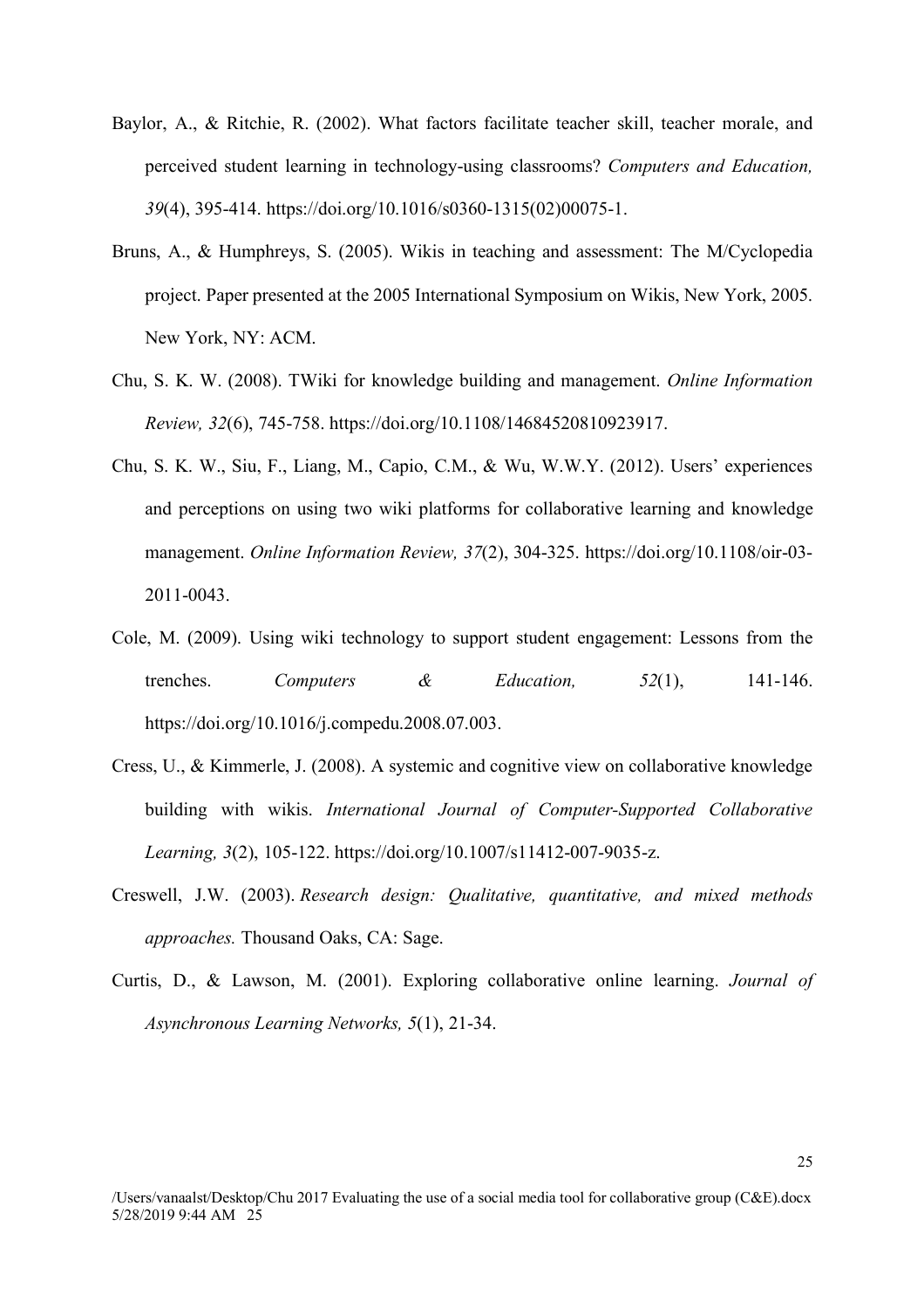- Davis, E. A., & Miyake, N. (2004). Explorations of scaffolding in complex classroom systems. *The Journal of the Learning Sciences, 13*(3), 265-272. https://doi.org/10.1207/s15327809jls1303\_1.
- Désilets, A., Paquet, S., & Vinson, N. G. (2005). Are wikis usable? Paper presented at the 2005 International Symposium on Wikis, New York, 2005. New York, NY: ACM.
- Dillenbourg, P., Baker, M., Blaye, A., & O'Malley, C. (1996). The evolution of research on collaborative learning. In E. Spada & P. Reiman (Eds.), *Learning in humans and machine: Towards an interdisciplinary learning science*. Oxford, UK: Elsevier.
- Doering, A., Beach, R., & O'Brien, D. (2007). Infusing multimodel tools and digital literacies into an English education program. *English Education, 40*(1), 41-60.
- Du, H. S., Chu, S. K. W., Chan, R. C. H., & He, W. (2016). Collaborative writing with wikis: An empirical investigation. *Online Information Review, 40*(3), 380–399. https://doi.org/10.1108/oir-06-2015-0173.
- Engstrom, M., & Jewett, D. (2005). Collaborative learning the wiki way. *TechTrends, 49*(6), 12-15. https://doi.org/10.1007/bf02763725.

Fleiss, J. L. (1981) *Statistical methods for rates and proportions*. New York, NY: Wiley.

- Greenhow, C., Robelia, B., & Hughes, J. E. (2009). Learning, teaching and scholarship in a digital age: Web 2.0 and classroom research: What path should we take now? *Educational Researcher, 38*(4), 246-259. https://doi.org/10.3102/0013189x09336671.
- Hathorn, L. G., & Ingram, A. L. (2002). Online collaboration: Making it work. *Educational Technology, 42*(1), 33-40.
- Hazari, S., North, A., & Moreland, D. (2009). Investigating pedagogical value of wiki technology. *Journal of Information Systems Education, 20*(2), 187-198.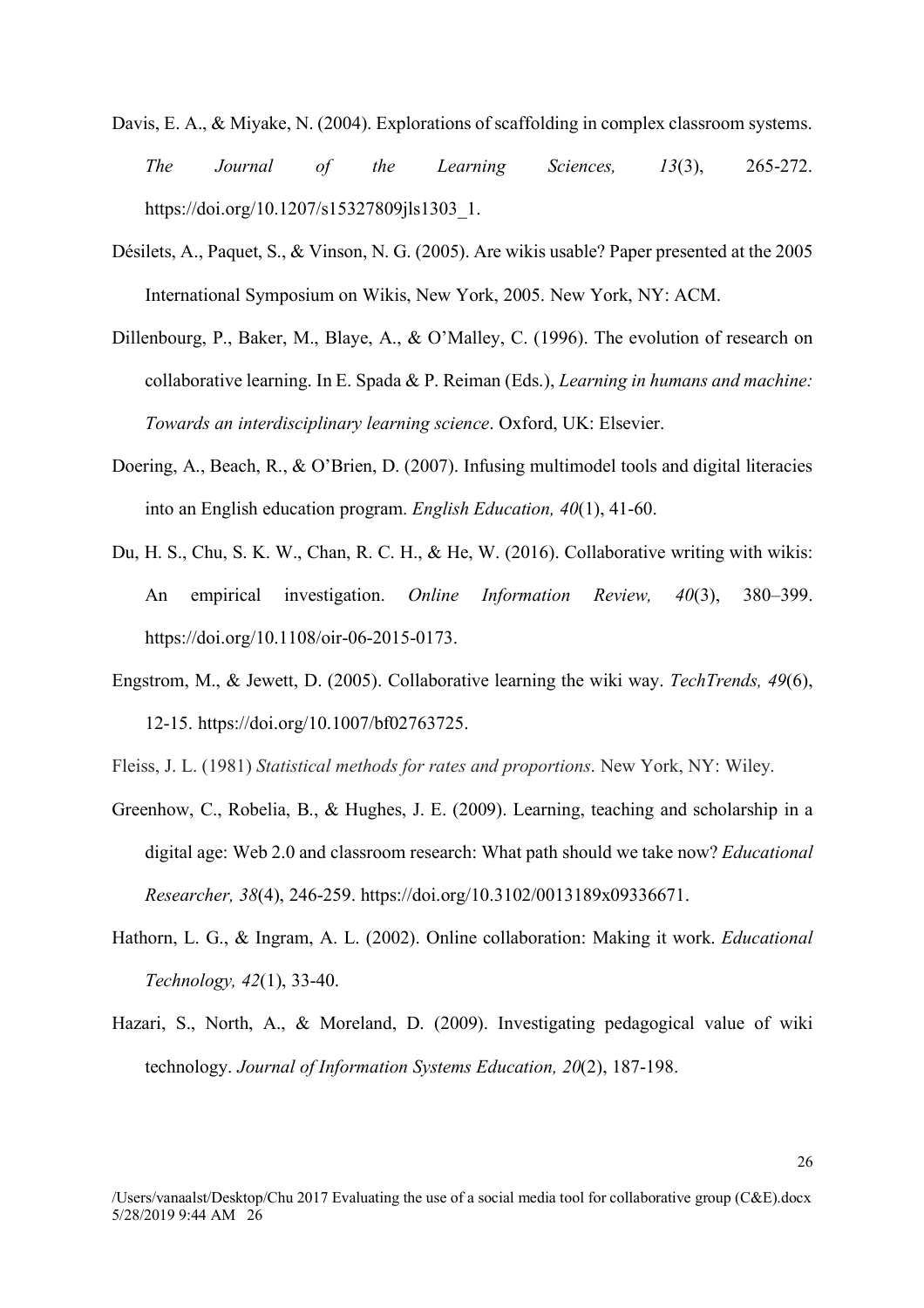- Henri, F., & Rigault, C. (1996). Collaborative distance education and computer conferencing. In T. T. Liao (Ed.), *Advanced educational technology: Research issues and future potential*. Berlin, Germany: Springer-Verlag.
- Jenkins, H. (2006). *Convergence culture: Where old and new media collide*. New York, NY: New York University Press.
- Johnson, D. W., & Johnson, R. T. (1996). Cooperation and the use of technology. In D.H. Jonassen (Ed.), *Handbook of research for educational communications and technology*. New York, NY: Simon and Schuster Macmillan.
- Judd, T., Kennedy, G., & Cropper, S. (2010). Using wikis for collaborative learning: Assessing collaboration through contribution. *Australasian Journal of Educational Technology*, *26*(3), 341-354. https://doi.org/10.14742/ajet.1079.
- Kirschner, P., Strijbos, J. W., Kreijns, K., & Beers, P. J. (2004). Designing electronic collaborative learning environments. *Educational Technology Research & Development, 52*(3), 47-66. https://doi.org/10.1007/bf02504675.
- Kolloffel, B., Eysink, T. H. S., & de Jong, T. (2011). Comparing the effects of representational tools in collaborative and individual inquiry learning. *International Journal of Computer-Supported Collaborative Learning, 6*(2), 223-251. https://doi.org/10.1007/s11412-011- 9110-3.
- Konieczny, P. (2007). Wikis and Wikipedia as a teaching tool: Five years later. *International Journal of Instructional Technology and Distance Learning, 4*(1), 15-34. https://doi.org/10.5210/fm.v0i0.3583.
- Leight, J. (2008). Lifting the fog on instructional blogs. *Journal of Physical Education, Recreation & Dance, 79*(2), 52-55. https://doi.org/10.1080/07303084.2008.10598136.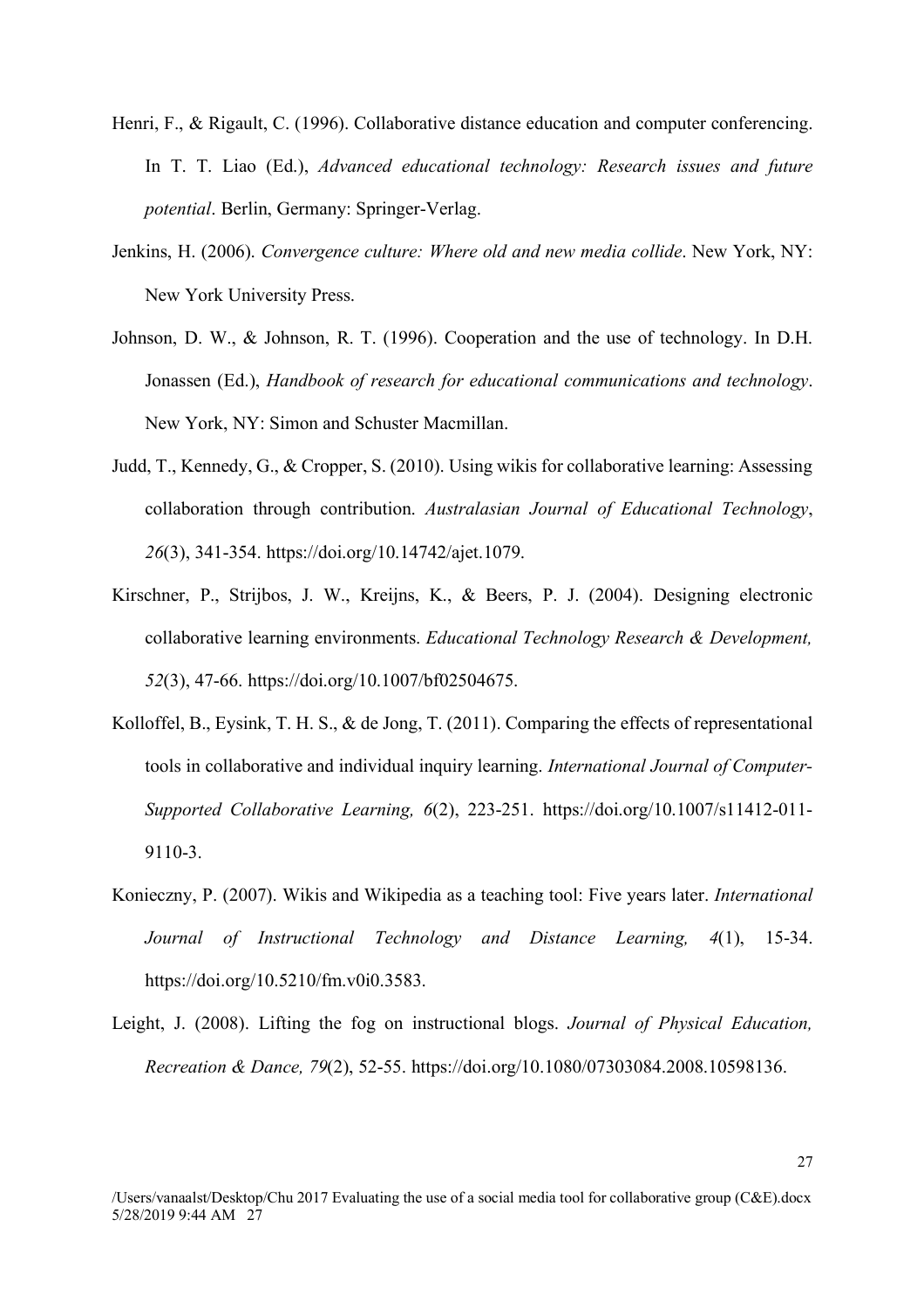- Mak, B., & Coniam, D. (2008). Using wikis to enhance and develop writing skills among secondary school students in Hong Kong. *System, 36*(3), 437-455. https://doi.org/10.1016/j.system.2008.02.004.
- Miles, M. B., & Huberman, A. M. (1994). *Qualitative analysis: An expanded sourcebook*. Thousand Oaks, CA: Sage Publications.
- Naismith, L. Lee, B-H., & Pilkington, R. M. (2011). Collaborative learning with a wiki: Differences in perceived usefulness in two contexts of use. *Journal of Computer Assisted Learning, 27*(3), 228-242. https://doi.org/10.1111/j.1365-2729.2010.00393.x.

Nunnally, J. C., & Bernstein, I. H. (1994). *Psychometric theory*. New York, NY: McGraw-Hill.

- Parker, K. R., & Chao, J. T. (2007). Wiki as a teaching tool. *Interdisciplinary Journal of Knowledge and Learning Objects, 3*(1), 57-70.
- Paulus, T. M. (2005). Collaboration or cooperation? Analyzing small group interactions in educational environments. In T. S. Roberts (Ed.), *Computer-supported collaborative learning in higher education*. London, UK: Idea Group Inc.
- Parmeswaran, M., & Whinston, A. (2007). Social computing: An overview. *Communications of the Association for Information Systems, 19*(1), 762-780.
- Raman, M., Ryan, T., & Olfman, L. (2005). Designing knowledge management systems for teaching and learning with wiki technology. *Journal of Information Systems Education, 16*(3), 311-320.
- Richardson, W. (2009). *Blogs, wikis, podcasts, and other powerful web tools for classrooms*. Thousand Oaks, CA: Corwin Press.
- Roschelle, J., & Teasley, S. D. (1995). The construction of shared knowledge in collaborative problem solving. In C. E. O'Malley (Ed.), *Computer Supported Collaborative Learning*. Berlin, Germany: Springer-Verlag.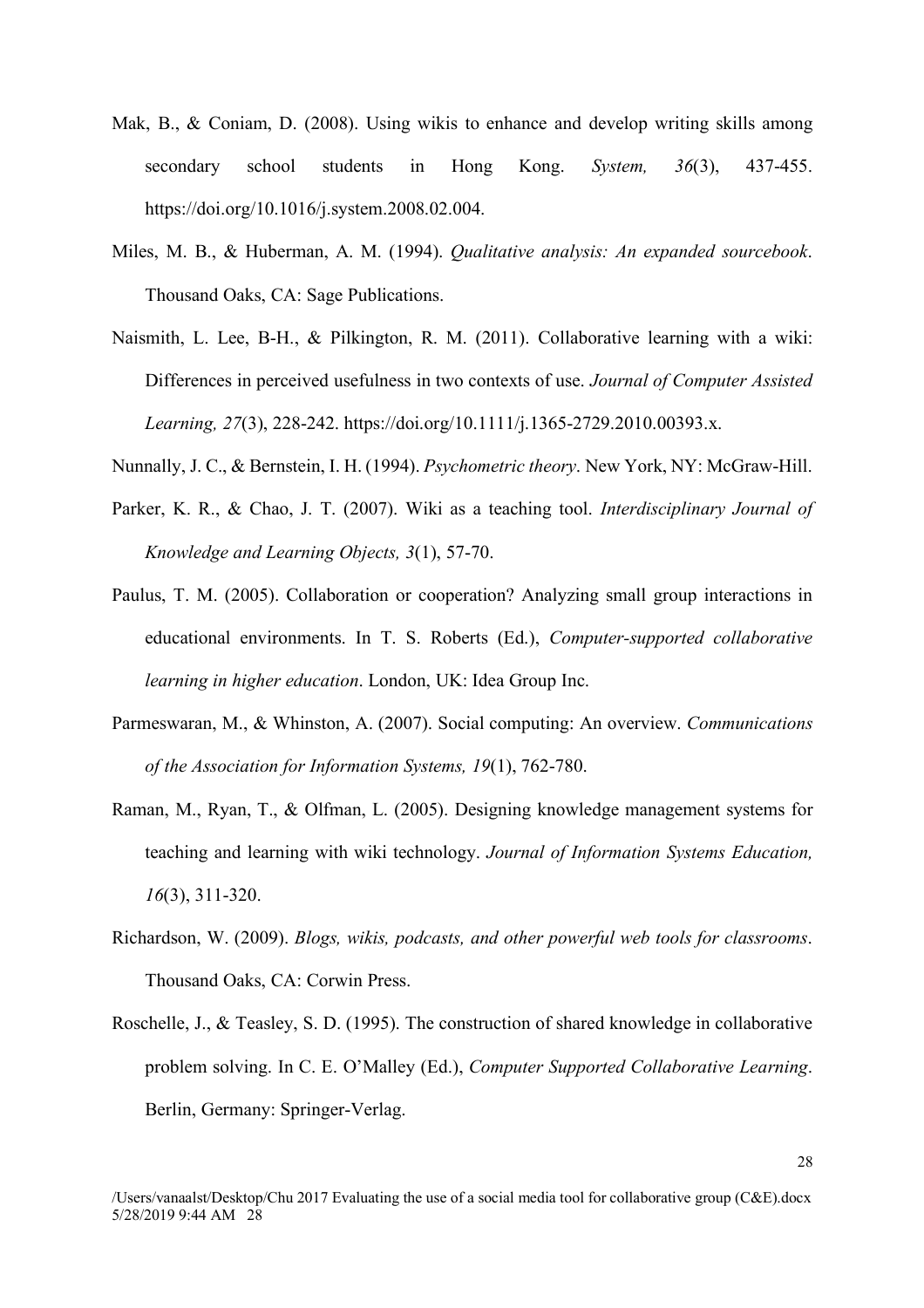- Stoddart, A., Chan, J. Y. Y., & Liu, G. Z. (2016). Enhancing successful outcomes of wikibased collaborative writing: A state-of-the-art review of facilitation frameworks. *Interactive Learning Environments, 24*(1), 142-157. https://doi.org/10.1080/10494820.2013.825810.
- Storch, N. (2005). Collaborative writing: Product, process, and students' reflections. *Journal of Second Language Writing, 14*(3), 153-173. https://doi.org/10.1016/j.jslw.2005.05.002.
- Thorndike, R. M., & Thorndike-Christ, T. (2010). *Measurement and evaluation in psychology and education*. Boston, MA: Prentice Hall.
- Trentin, G. (2009). Using a wiki to evaluate individual contribution to a collaborative learning project. *Journal of Computer Assisted Learning, 25*(1), 43-55. https://doi.org/10.1111/j.1365-2729.2008.00276.x.
- Woo, M., Chu, S., Ho, A., & Li, X. (2011). Using a wiki to scaffold primary-school students' collaborative writing. *Educational Technology & Society, 14*(1), 43-54. https://doi.org/10.1111/j.1365-2729.2008.00276.x.
- Yukawa, J. (2006). Co-reflection in online learning: Collaborative critical thinking as narrative. *International Journal of Computer-Supported Collaborative Learning, 1*(2), 203-228. https://doi.org/10.1007/s11412-006-8994-9.